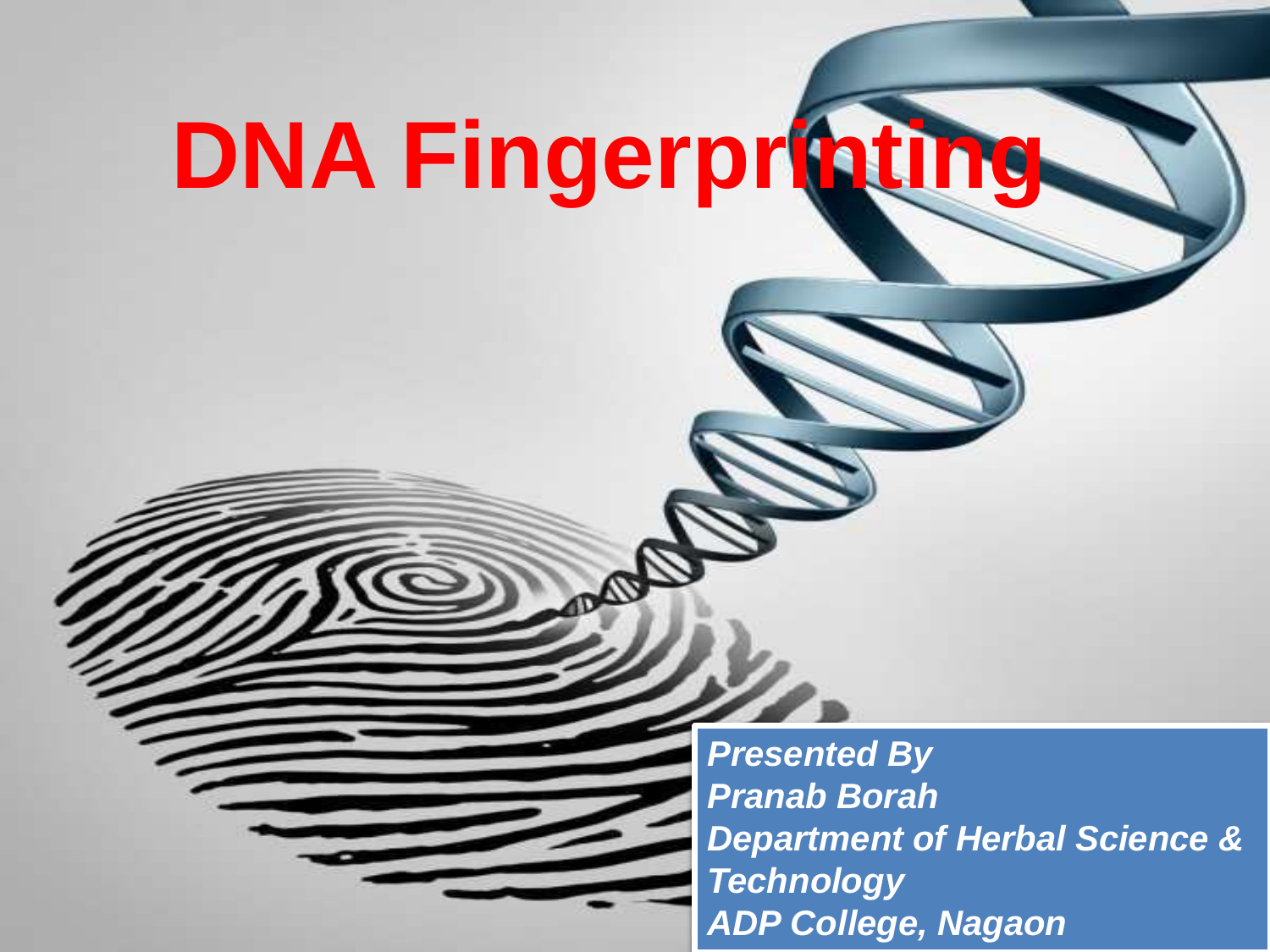### **Introduction**

*DNA fingerprinting is a technique that shows the genetic makeup of living things. It is a method of finding the difference between the satellite DNA regions in the genome."*

#### $\mathcal{O}_r$

*DNA profiling is a process used to determine the nucleotide sequence at a certain part of the [DNA](https://microbenotes.com/dna-structure-properties-types-and-functions/) that is unique in all human beings.*

•The process of DNA fingerprinting was invented by **Sir Alec Jeffrey** at the University of Leicester in 1985.





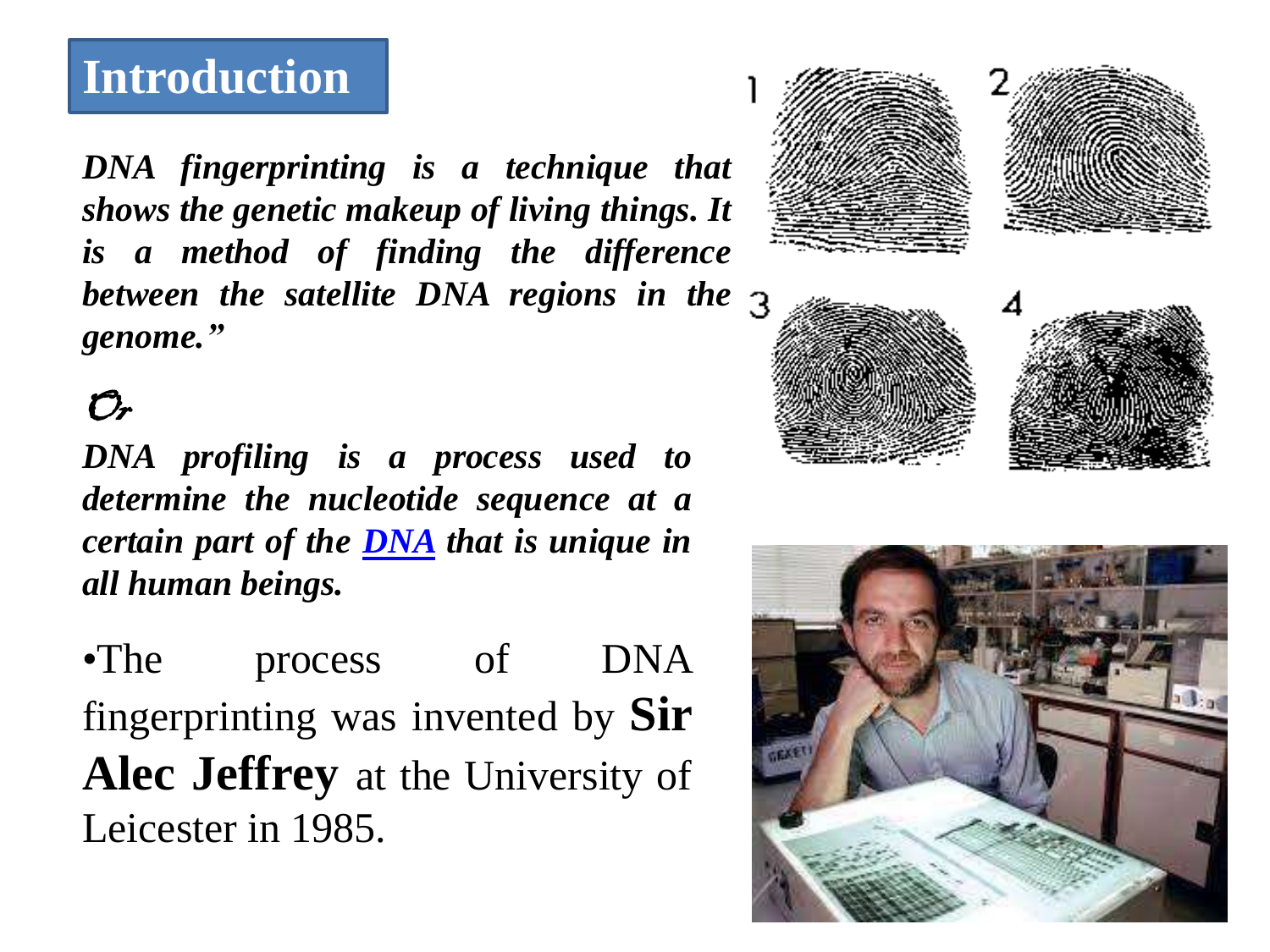## **Principle of DNA Fingerprinting**

The DNA of every human being on the planet is 99.9% same. However, about 0.1% or 3 x 10<sup>6</sup>base pairs (out of 3 x 10<sup>9</sup> bp) of DNA is unique in every individual.

Human genome possesses numerous small non-coding but inheritable sequences of bases which are repeated many times. They do not code for proteins but make-up 95% of our genetic DNA and therefore called the —junk DNA.

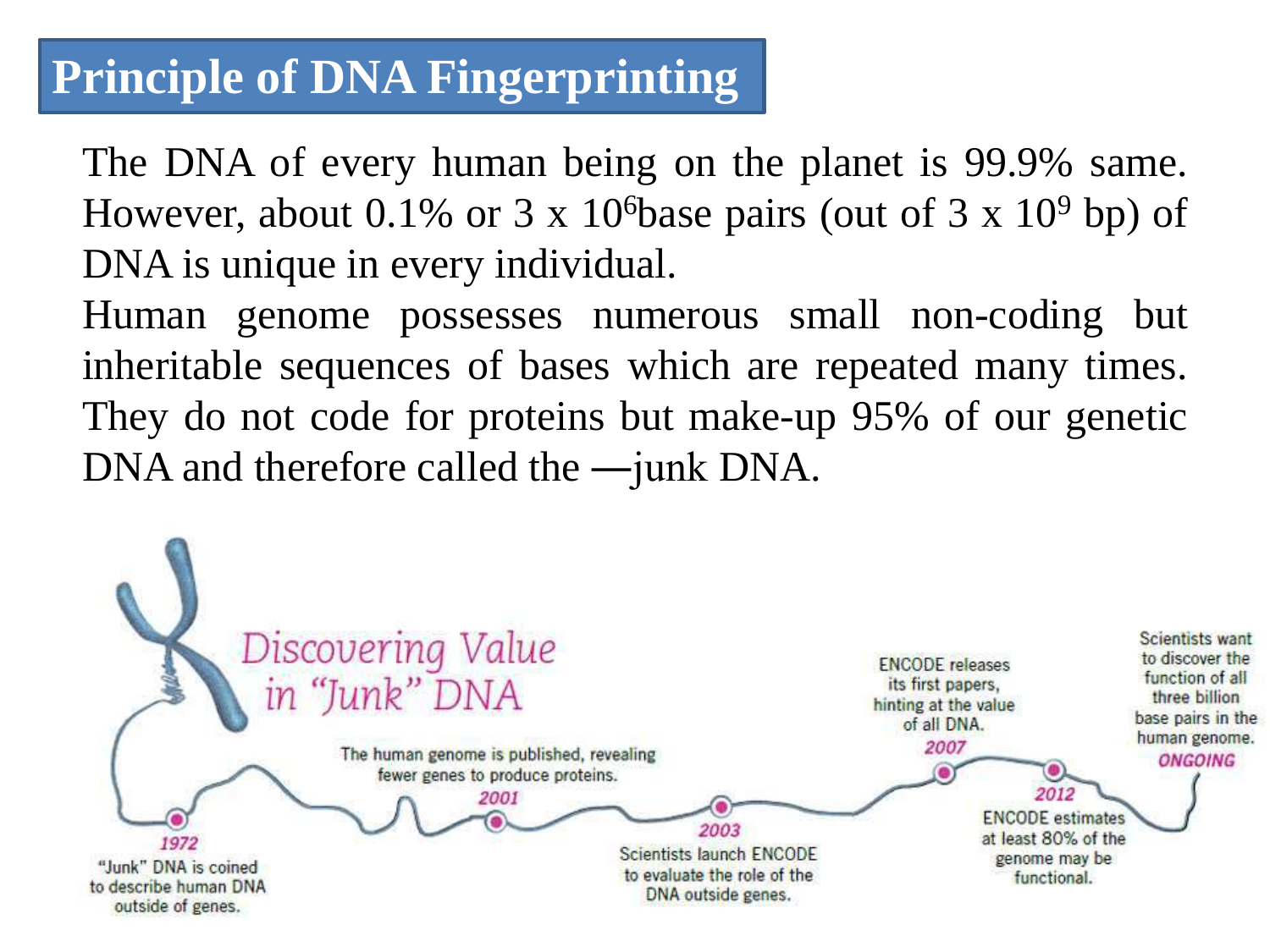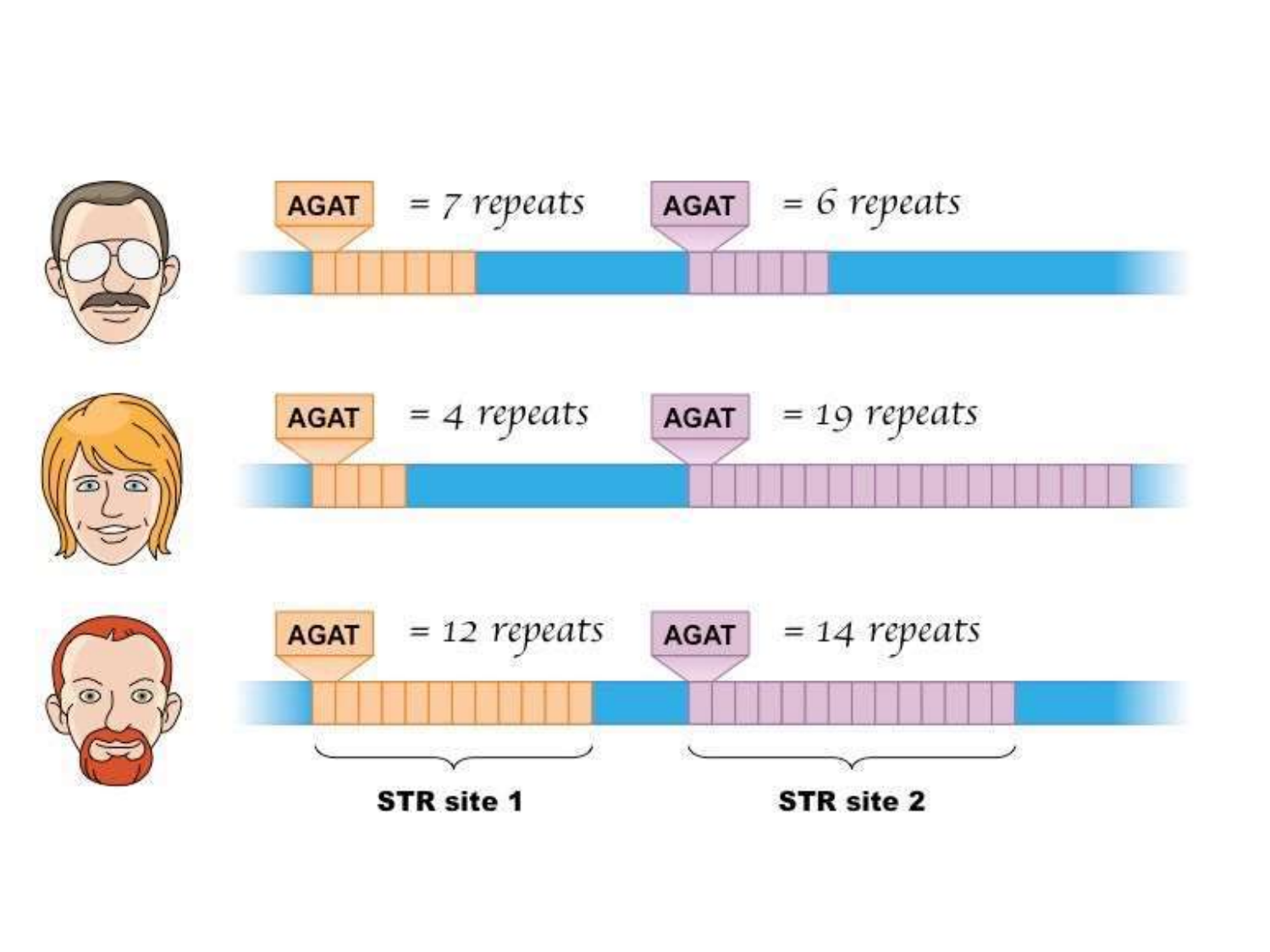





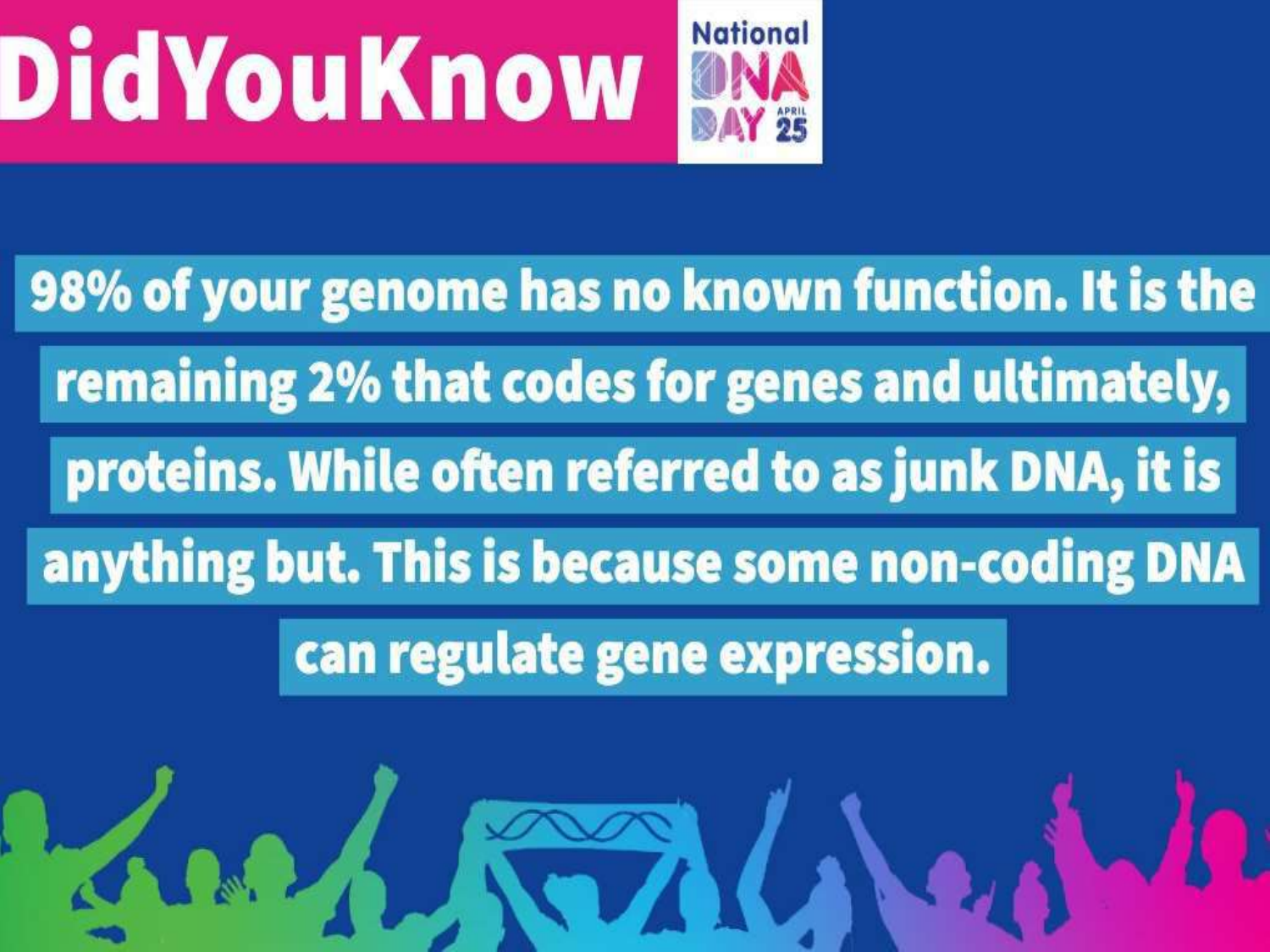They can be separated as satellite from the bulk DNA during density gradient centrifugation and hence called satellite DNA.

In satellite DNA, repetition of bases is in tandem. Depending upon length, base composition and numbers of tandemly repetitive units, satellite DNAs have subcategories like microsatellites and mini-satellites.

Satellite DNAs show polymorphism. The term polymorphism is used when a variant at a locus is present with a frequency of more than 0.01 population.

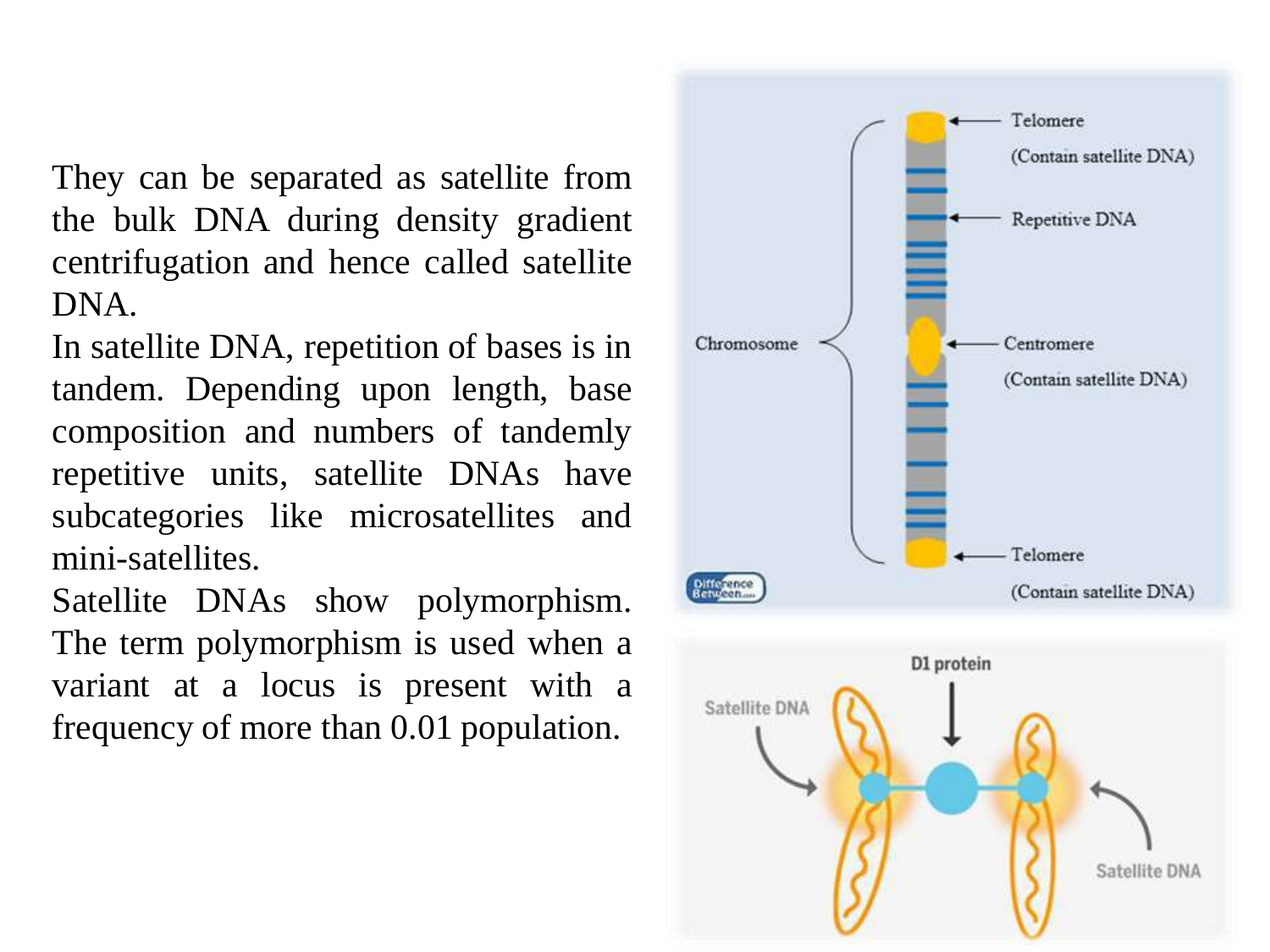A microsatellite is a repeating sequence of 2-6 base pairs in the genome. Since it is a type of tandem repeats with short sequences of nucleotides, microsatellites are also known as **short tandem repeats (STRs)**. The repeats of single nucleotides are called single nucleotide polymorphism (SNP). Furthermore, microsatellites occur throughout the genome. In the human genome, the dinucleotide repeats occur in every 30, 000 base pairs.

Genomic DNA

ATAGCTAAGTGTGTGTGTGTGTGTAGTGCGAAAGTAGCGTAGTACGTGTGAGCTGAG-3'

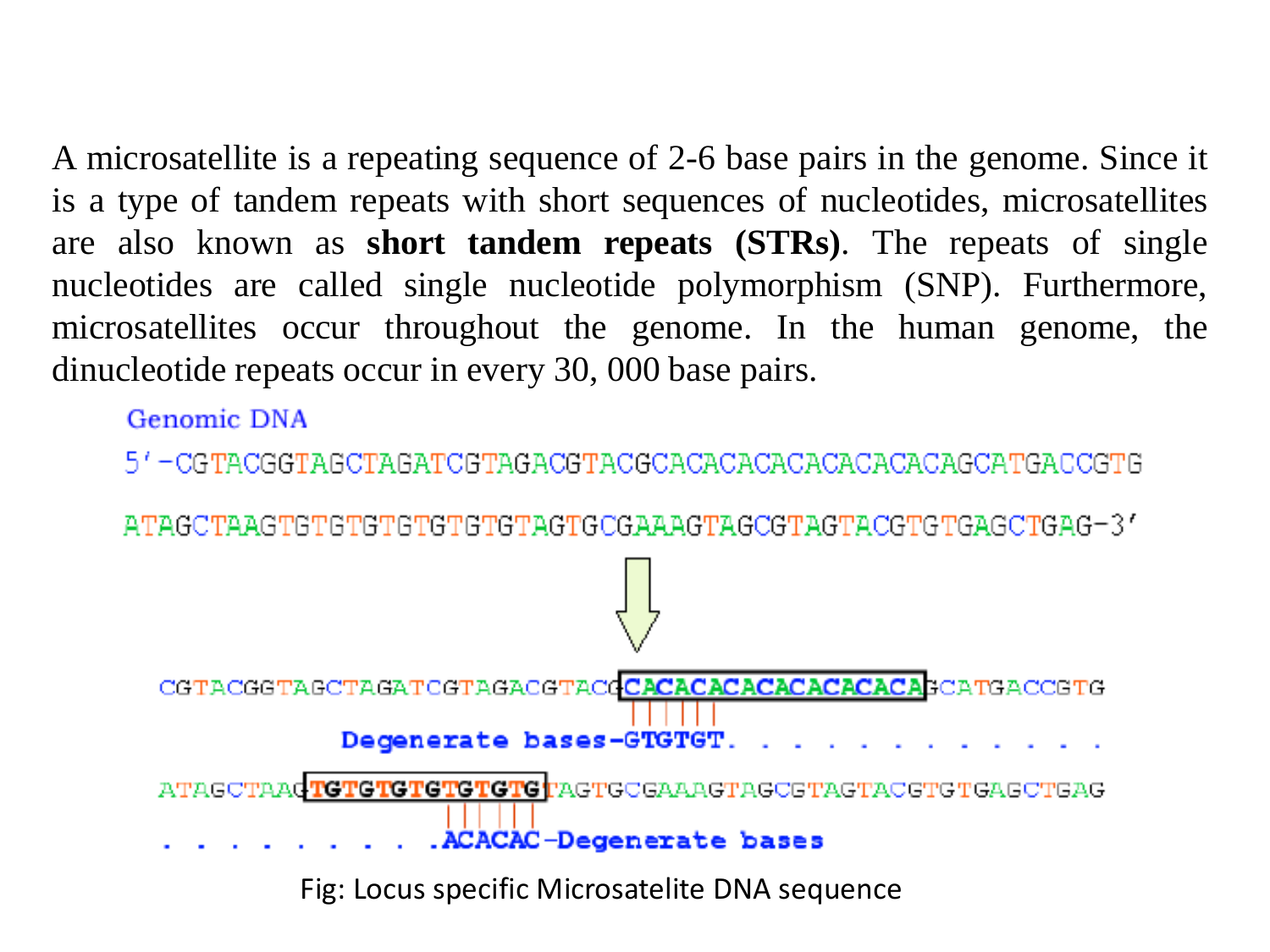Moreover, microsatellites are a highly mutative region in the genome. Unique microsatellite sequences occur within families. Therefore, we use the analysis of microsatellites for paternity testing. Furthermore, the extension of trinucleotide microsatellite repeats causes severe human disorders like Fragile X syndrome and Huntington's disease.



| Ð        |       | σ       | $\overline{\epsilon}$<br>$\overline{\bullet}$ |         |
|----------|-------|---------|-----------------------------------------------|---------|
| Mother   | Child | 'Dad' 1 | 'Dad' 2                                       | 'Dad' 3 |
| $\equiv$ |       |         |                                               |         |
|          |       |         |                                               |         |
|          |       |         |                                               |         |
|          |       |         |                                               |         |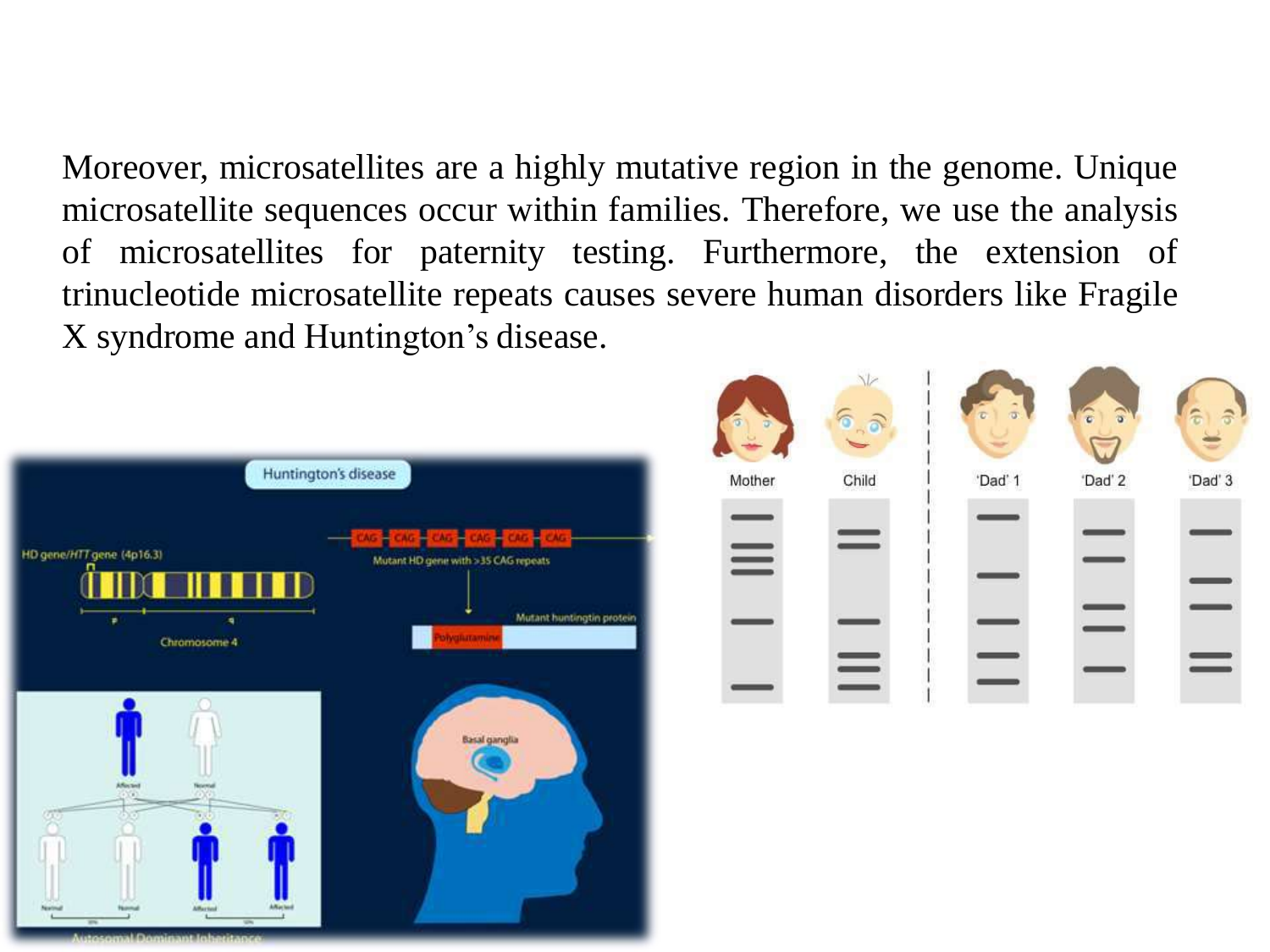Minisatellite is a repeating sequence of 10-100 base pairs in the genome. Here, the repeating unit is somewhat large and it is called a **DNA motif**. Another name for minisatellite is **variable number tandem repeats** (VNTRs). The number of VNTRs is highly variable among individuals. The repetitive unit of a minisatellite is GC rich.



- Type of Minisatellite because
	- The repeat sequence is 10-100 nucleotides ۰
	- The sequence repeats 5-50 times
- . Number of repeats differs between two different individuals, but the repeating sequence does not

#### *Figure 2: Minisatellites*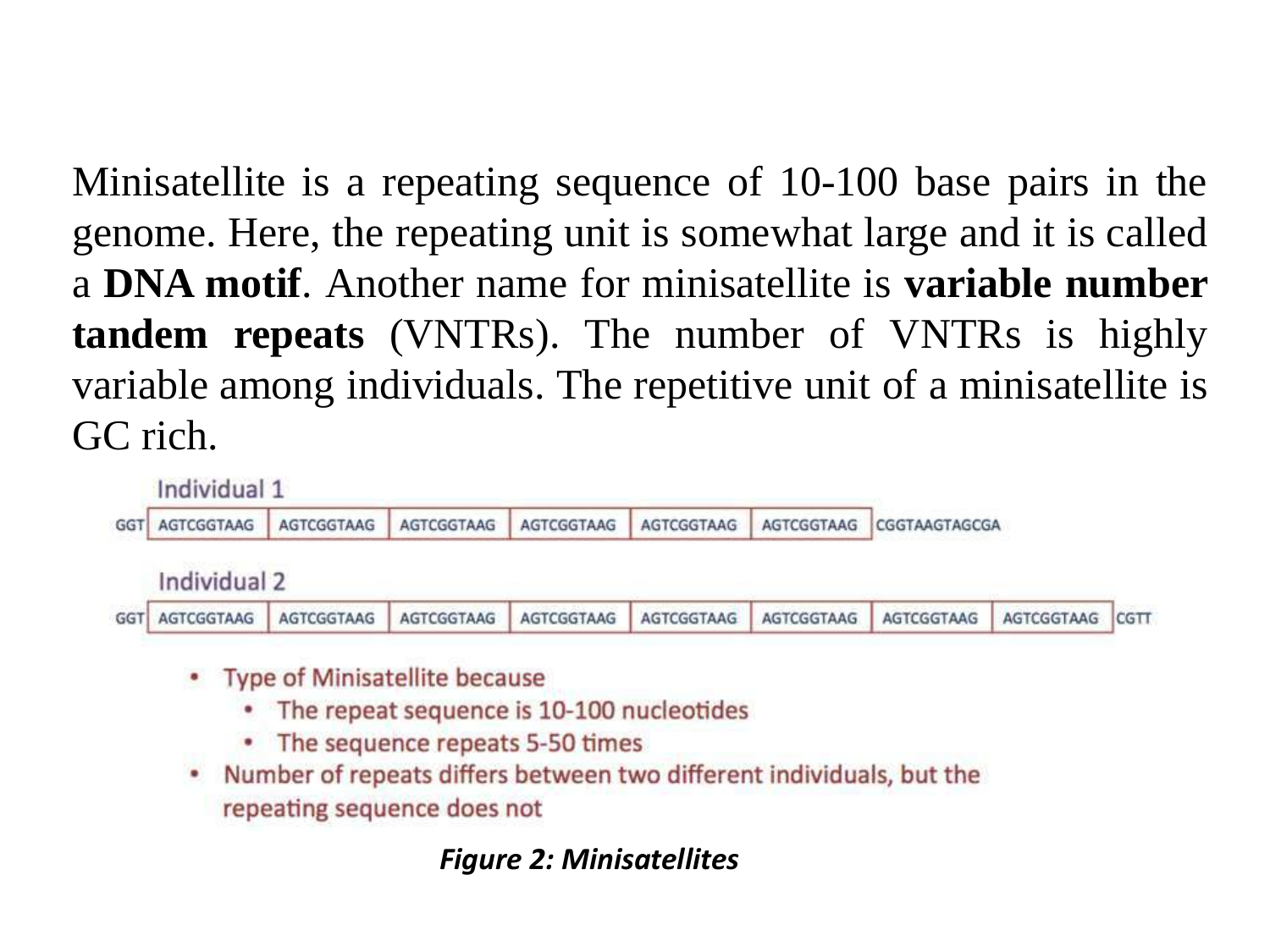Due to the highly variable nature of minisatellites among individuals, scientists use them for DNA fingerprinting. They also use minisatellites as genetic markers during the linkage analysis. Some minisatellite sequences are involved in the formation of ras oncogene-associated cancer.

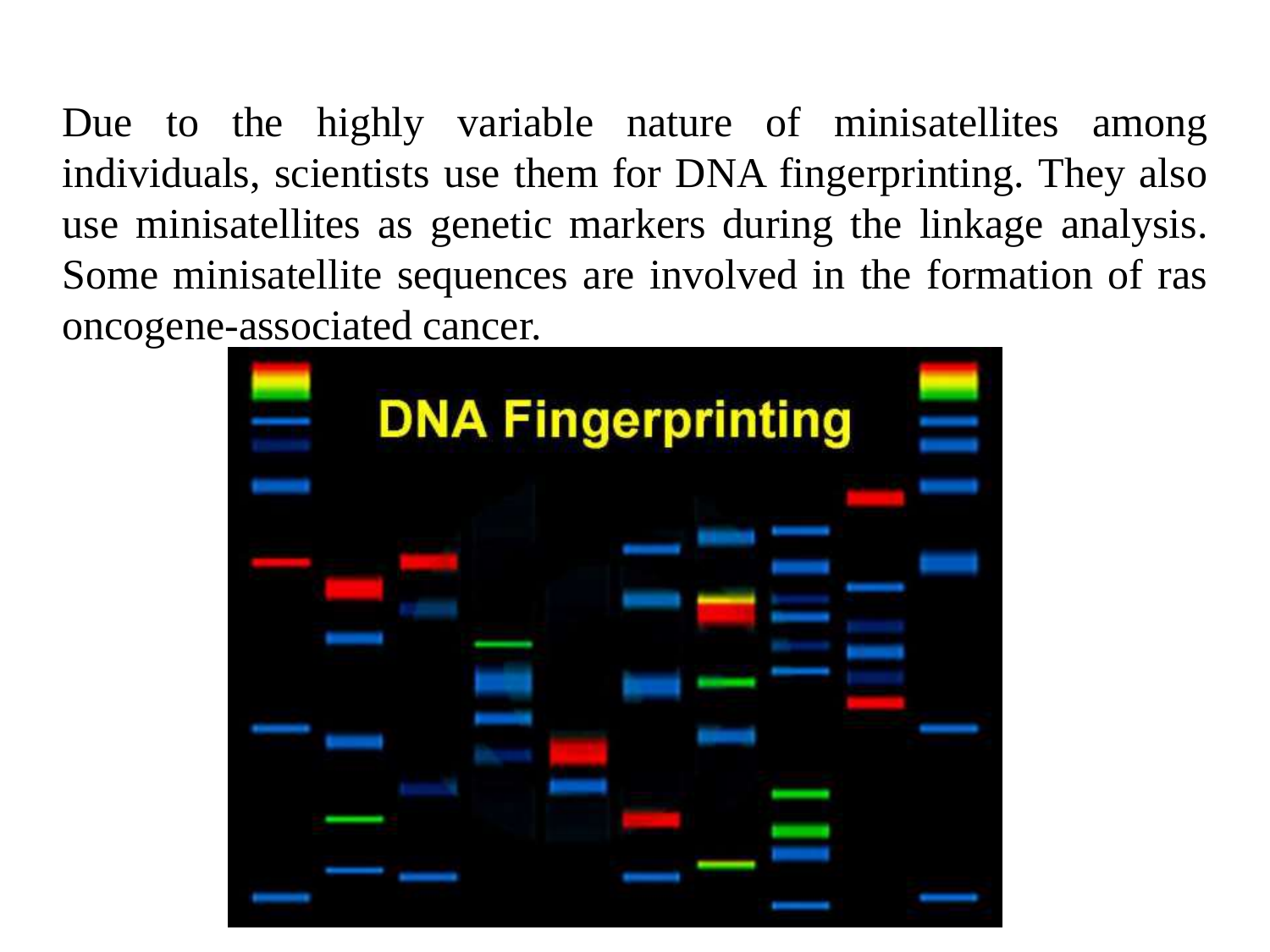Variations occur due to mutations. These mutations in the non-coding sequences have piled up with time and form the basis of DNA polymorphism (variation at genetic level arises due to mutations).

The junk DNA regions are thus made-up of length polymorphisms, which show variations in the physical length of the DNA molecule.

At specific loci on the chromosome the number of tandem repeats varies between individuals. There will be a certain number of repeats for any specific loci on the chromosome.

Depending on the size of the repeat, the repeat regions are classified into two groups. **Short tandem repeats (STRs)** contain 2-5 base pair repeats and **variable number of tandem repeats (VNTRs)** have repeats of 9-80 base pairs.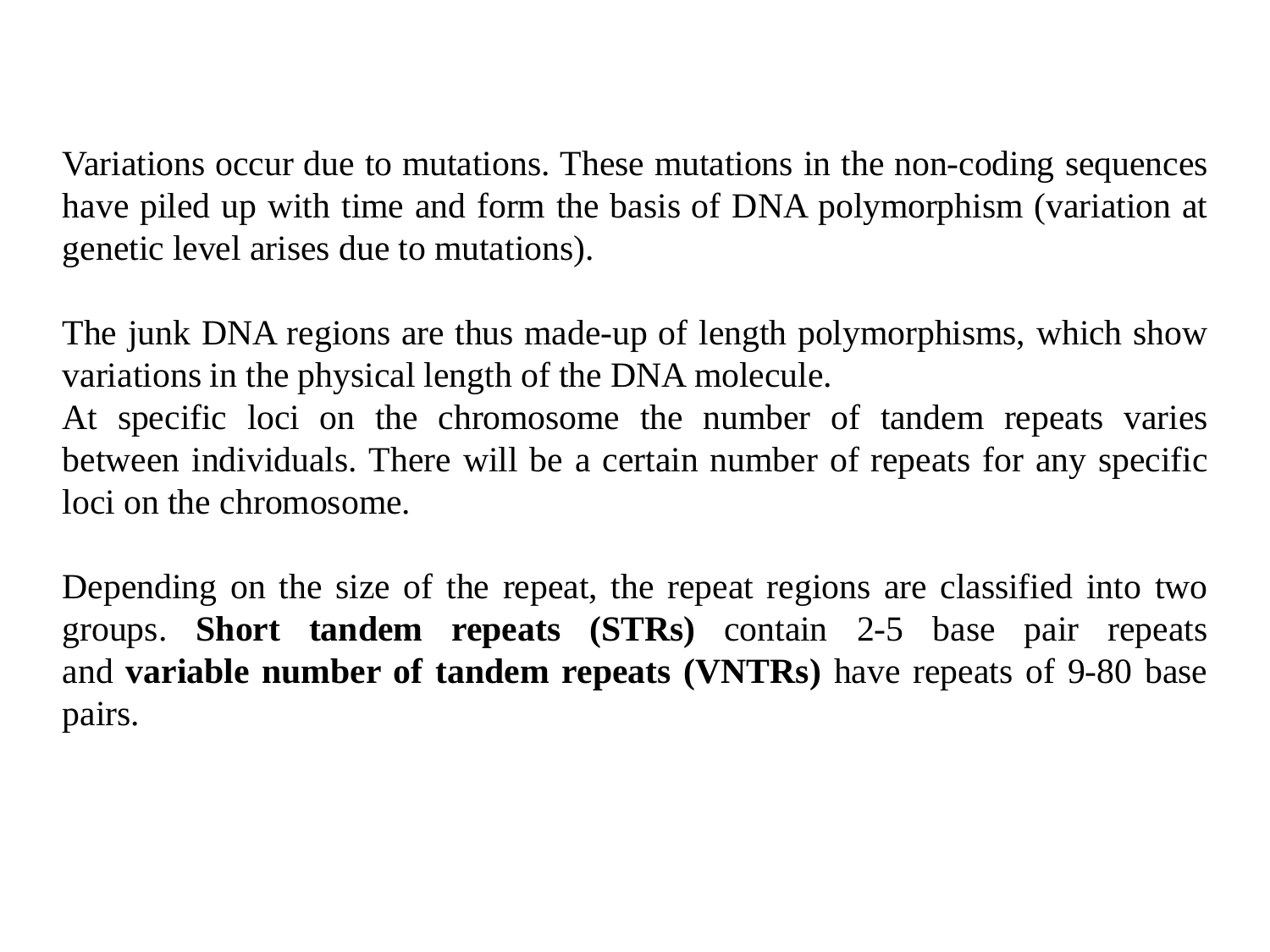

10 repeats

**Short tandem repeats (STRs)**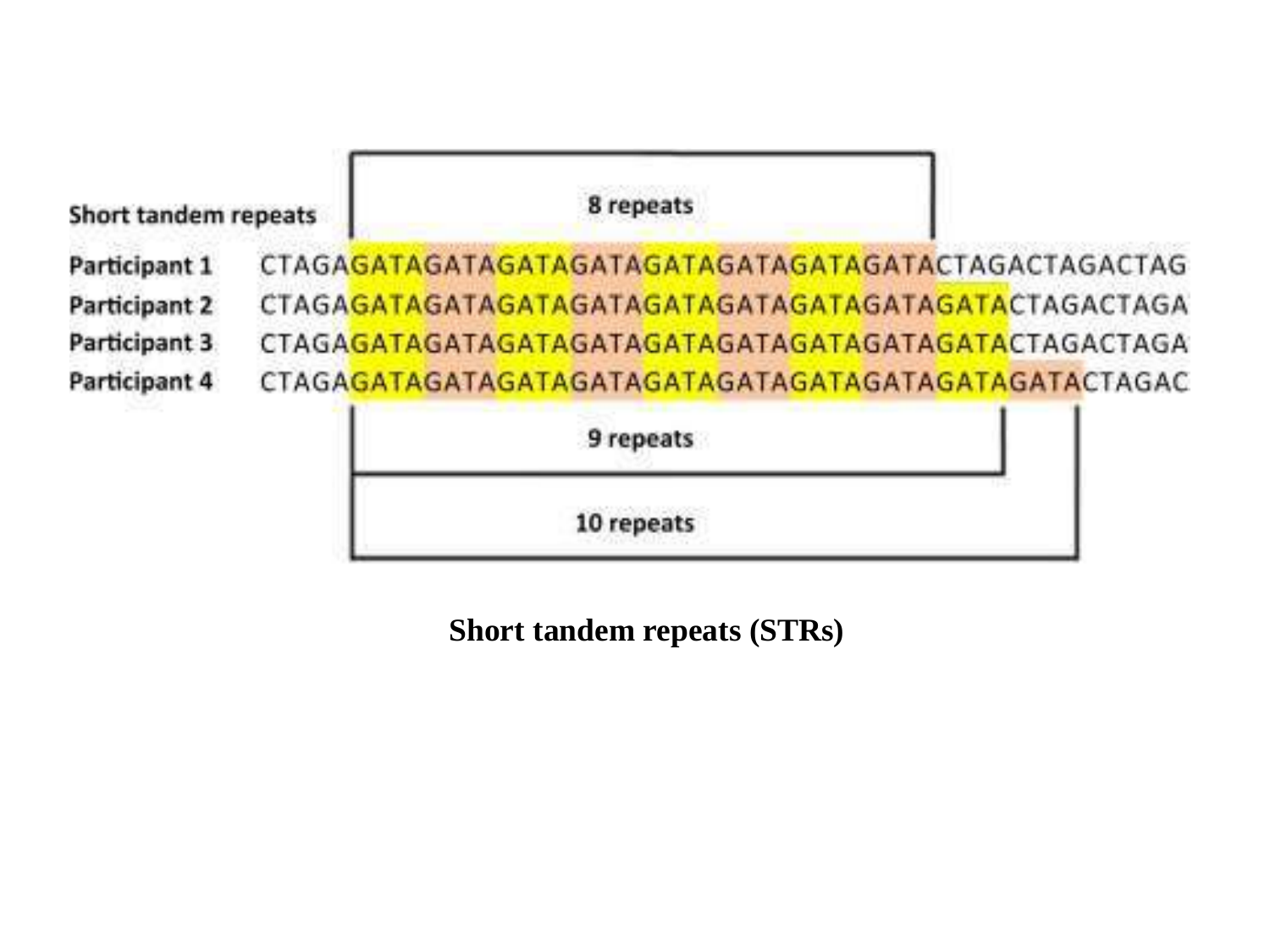## **Variable Number Tandem Repeats**

- Tandem repeats occur in DNA when a pattern of one or more nucleotides is repeated and the repetitions are directly adjacent to each other.
- An example would be: AATTTTCCGGCCCCCAAAATTCCAATTTTCCGGCCCCAAAATTCCAATTTTCCGGCCCCAAAATTCC
- These can be found on many chromosomes, and often show variations in length between individuals.
- The number of elements in a given region may vary, hence they are known as variable number tandem repeats.
- Each variant acts as an inherited allele, allowing them to be used for personal or parental identification.
- Scientists loci polymorphic that known use are to contain VNTRs/STRs in order to differentiate people based on their DNA.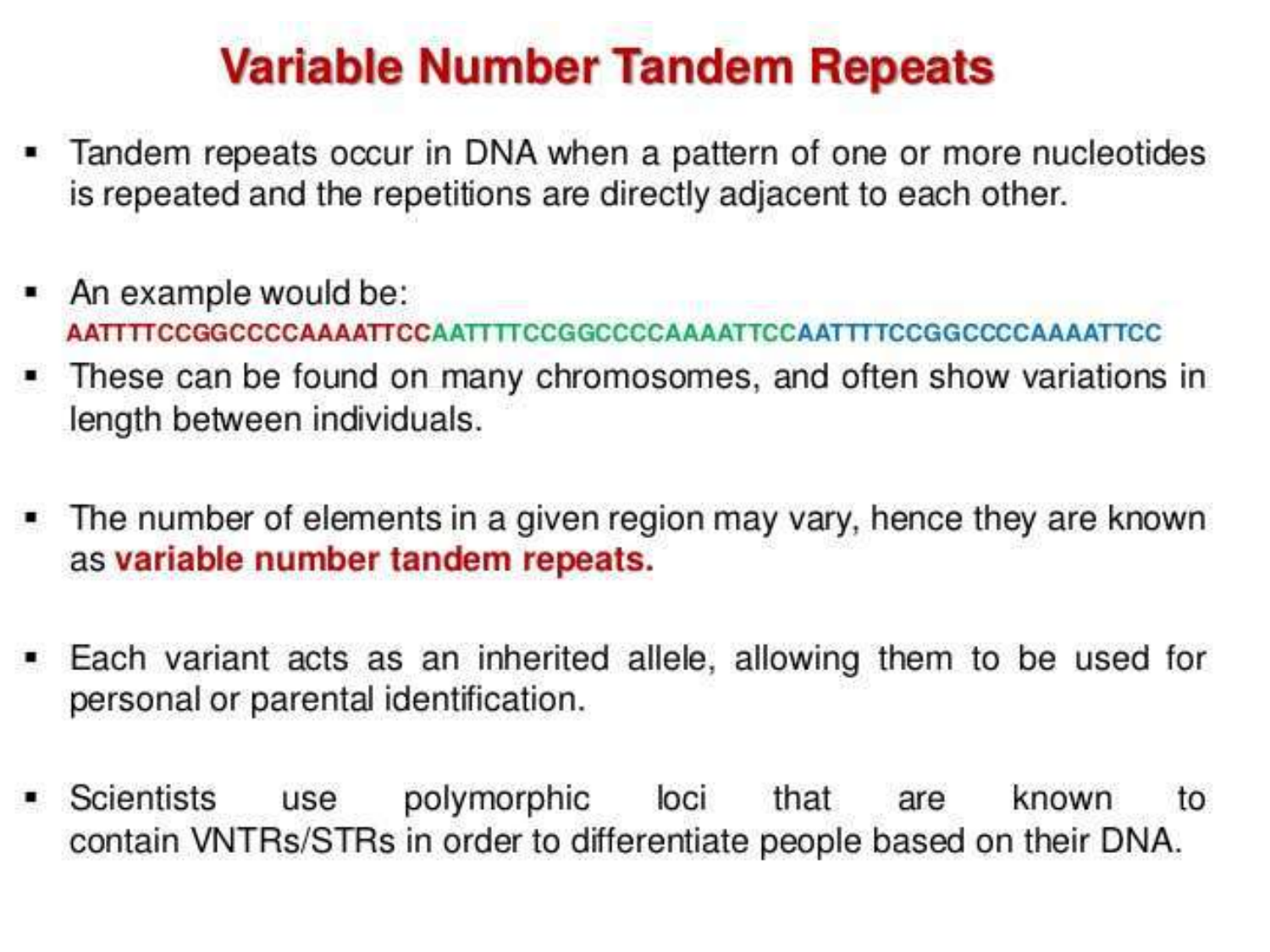Since a child receive 50% of the DNA from its father and the other 50% from his mother, so the number VNTRs at a particular area of the DNA of the child will be different may be due to insertion, deletion or mutation in the base pairs.

As a result, every individual has a distinct composition of VNTRs and this is the main principle of DNA fingerprinting.

As single change in nucleotide may make a few more cleavage site of a given nucleotide or might abolish some existing cleavage site.

Thus, if DNA of any individual is digested with a restriction enzyme, fragments pattern (sizes) will be produced and will be different in cleavage site position.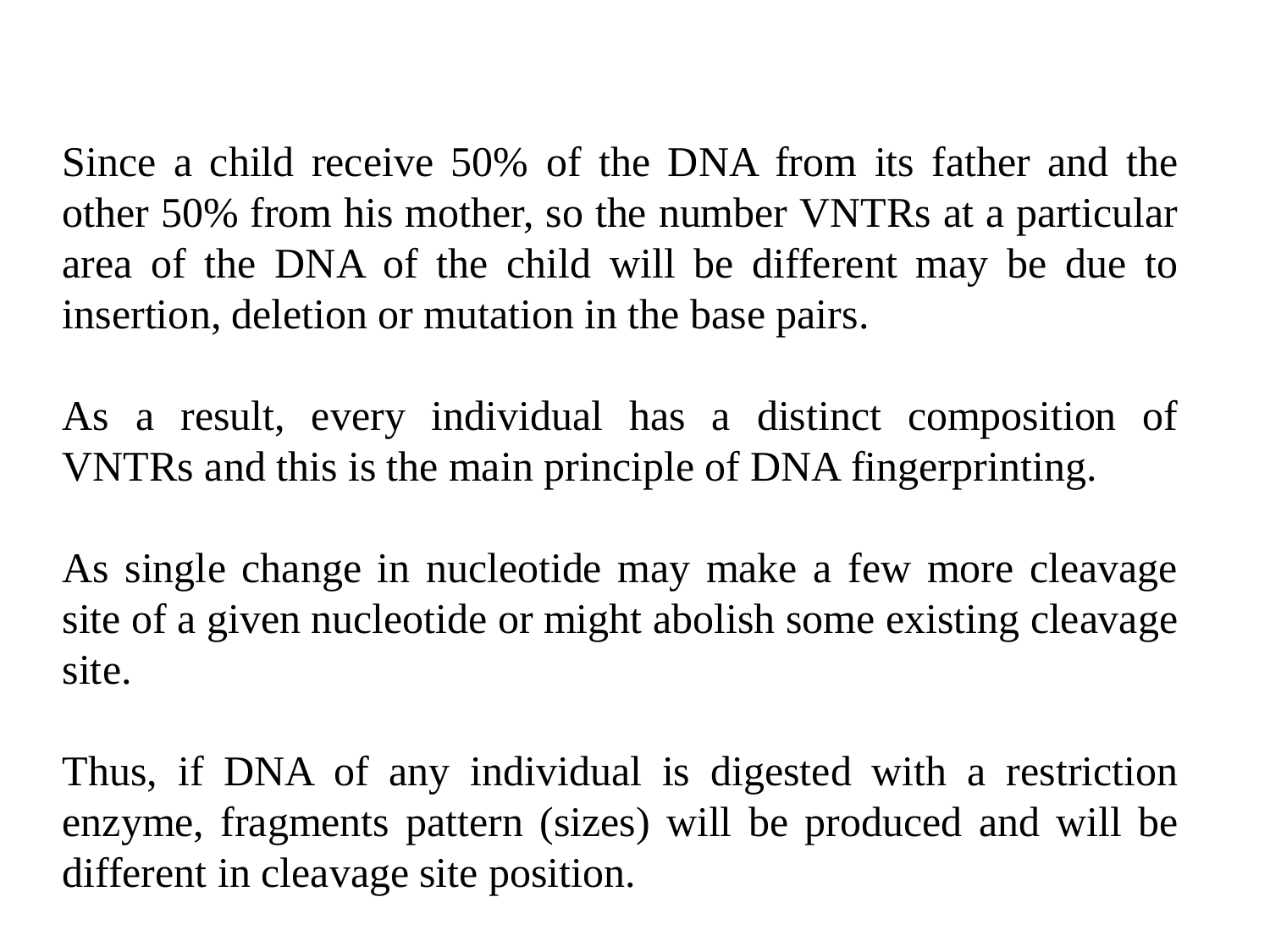#### **Methods of DNA Fingerprinting**

#### **A. Restriction fragment length polymorphism (RFLP)**

The first step in this process is to **isolate the DNA** from the sample material to be tested. The sample size for RFLP test must be large enough to get the proper result.

Once the required size of the sample is available, the DNA is isolated from the sample and is **subjected to restriction digestion** using restriction enzymes.

The digested DNA sample is then **separated by agarose gel electrophoresis**, in which the DNA is separated based on the size.







Figure 11.3 A typical agarose gel electrophoresis showing migration of undigested (lane 1) and digested set of DNA fragments (lane 2 to 4)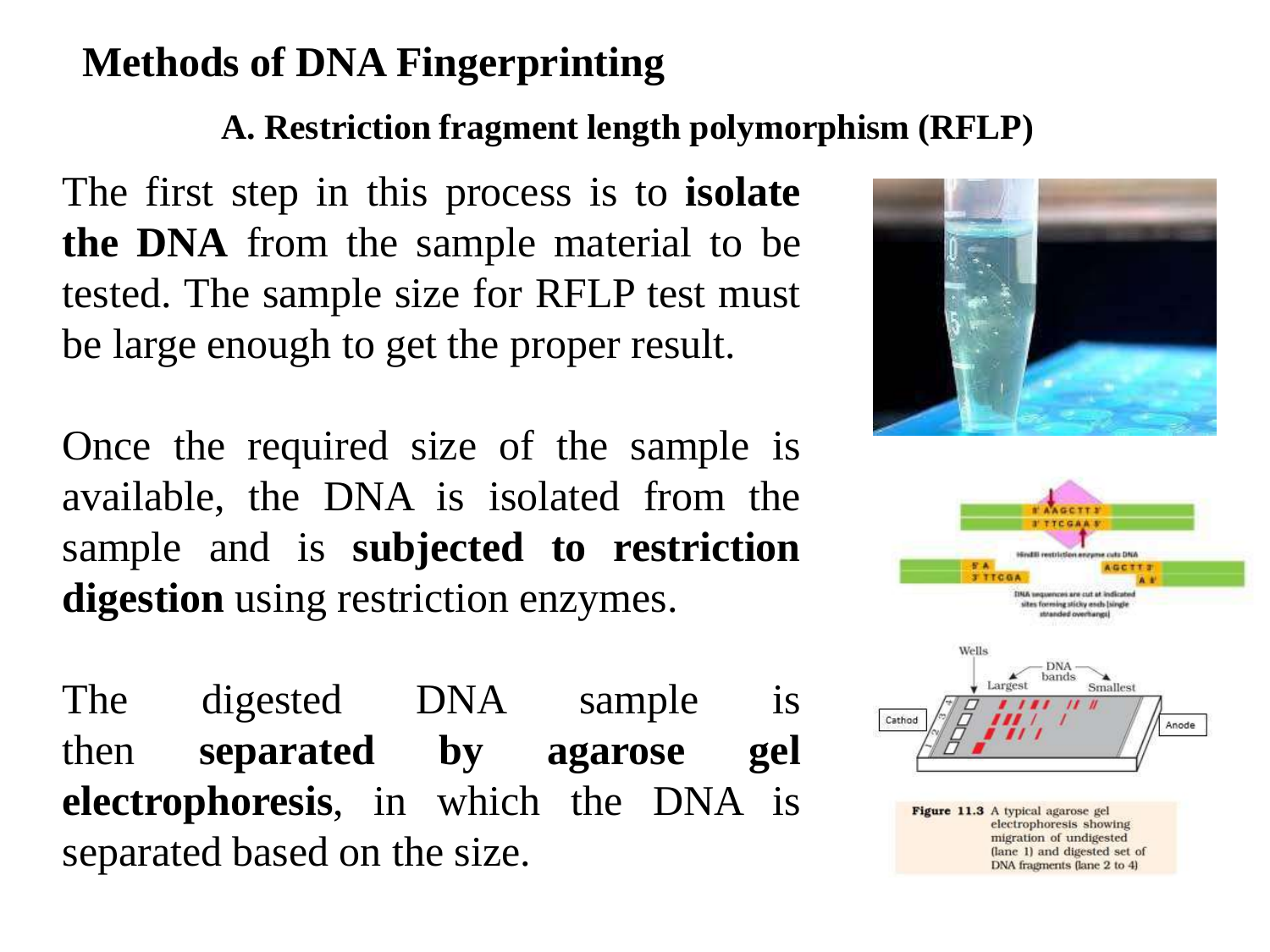The next step is **transfer of separated DNA from gel slab onto the nitrocellulose membrane** to hybridize with a labeled probe that is specific for one VNTR region (radio activity labeled complimentary sequence for VNTR region nucleotide sequence).

This technique of transferring and hybridizing DNA onto nitrocellulose membrane is known as southern blotting, a most widely used DNA detection technique by molecular biologists.

After the hybridization with the radioactive probes, the **X- ray film** is developed form the southern blotting and only the areas where the radioactive probe binds will show up on the film.

Now these bands when **compared with the other known sample**s, will give the final result of the DNA fingerprinting.

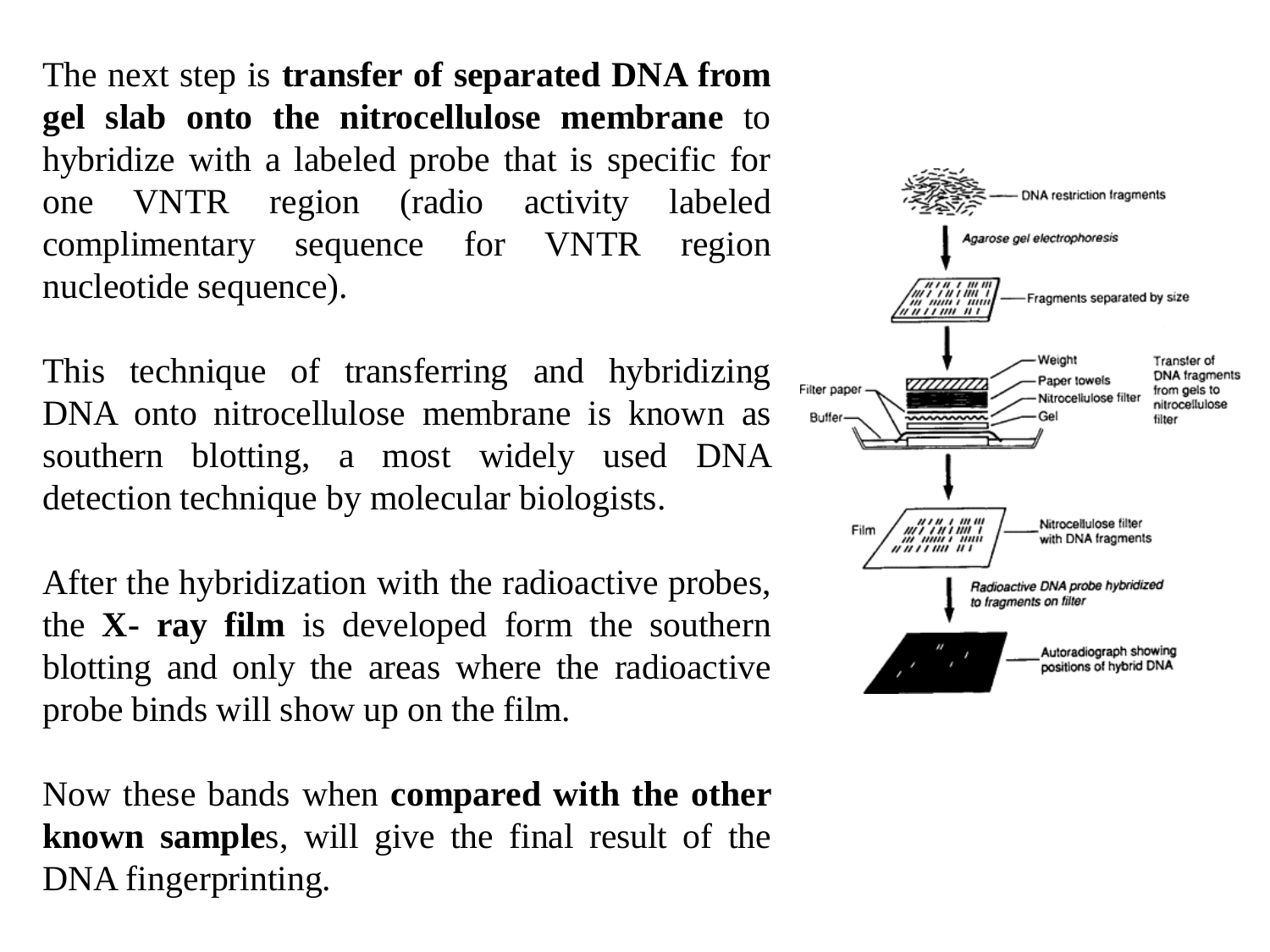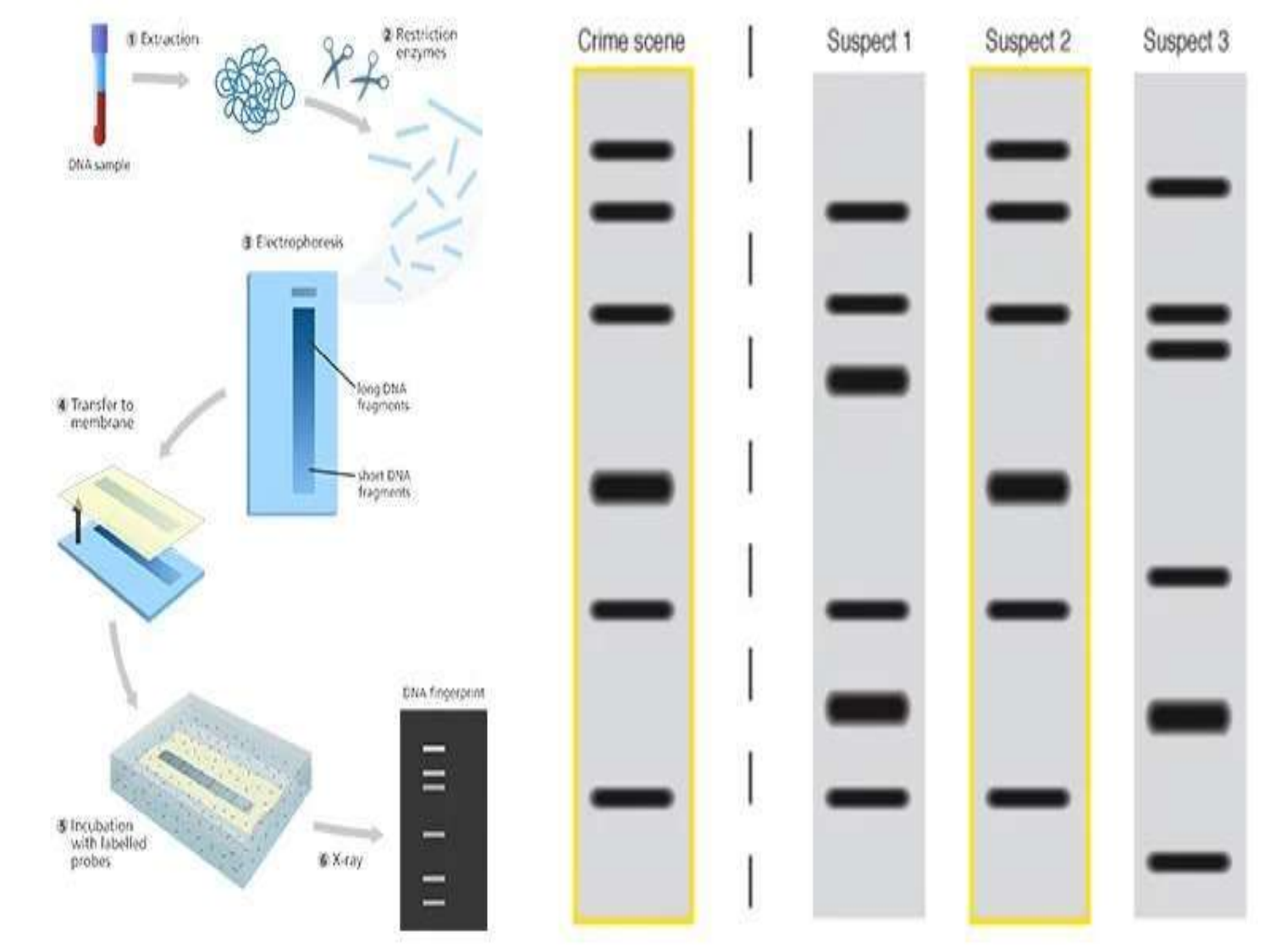#### **Advantages**

The RFLP is considered to be more accurate than the PCR, mainly because the size of the sample used more, use of a fresh DNA sample, and no amplification contamination.

#### **Limitation**

The RFLP, however, require longer time period to complete the analysis and is costly.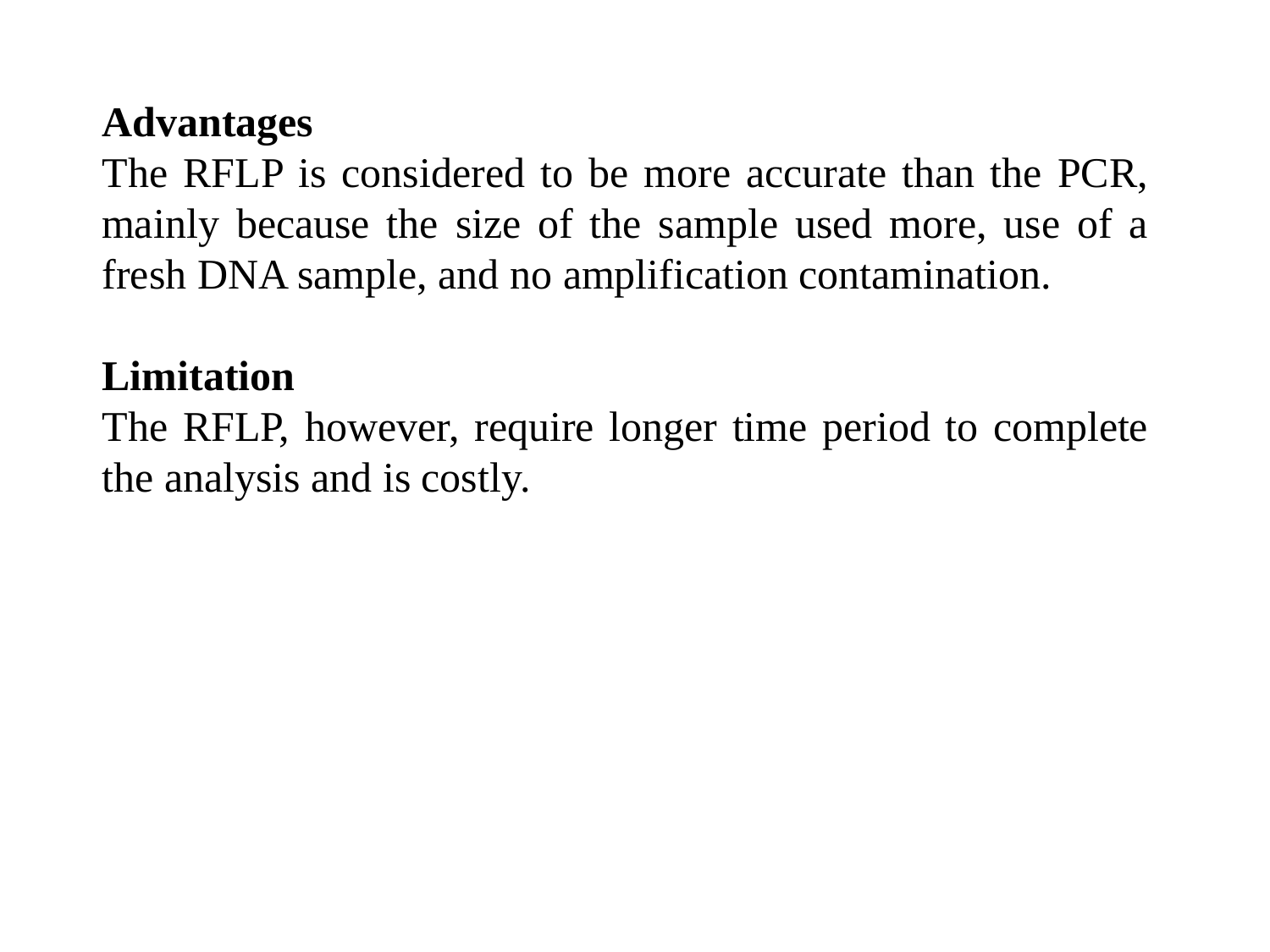### **B. Polymerase Chain Reaction (PCR) amplification of short tandem repeats (STRs)**

Thousands of copies of a particular variable region are amplified by **[PCR](https://microbenotes.com/polymerase-chain-reaction-pcr-principle-steps-applications/)** which forms the basis of this detection.

STR with a known repeat sequence is amplified and separated using gel-electrophoresis. The distance migrated by the STR is examined.

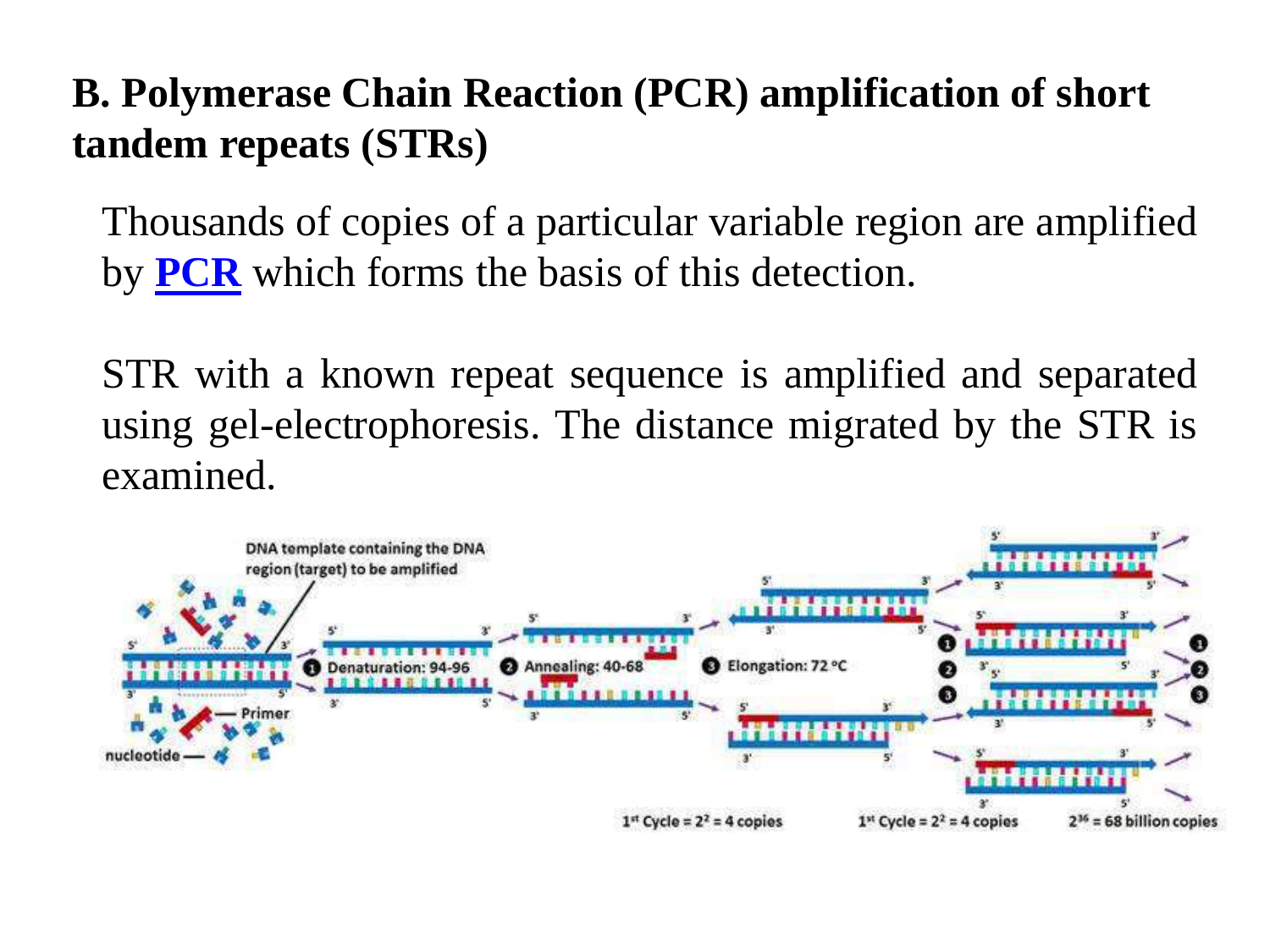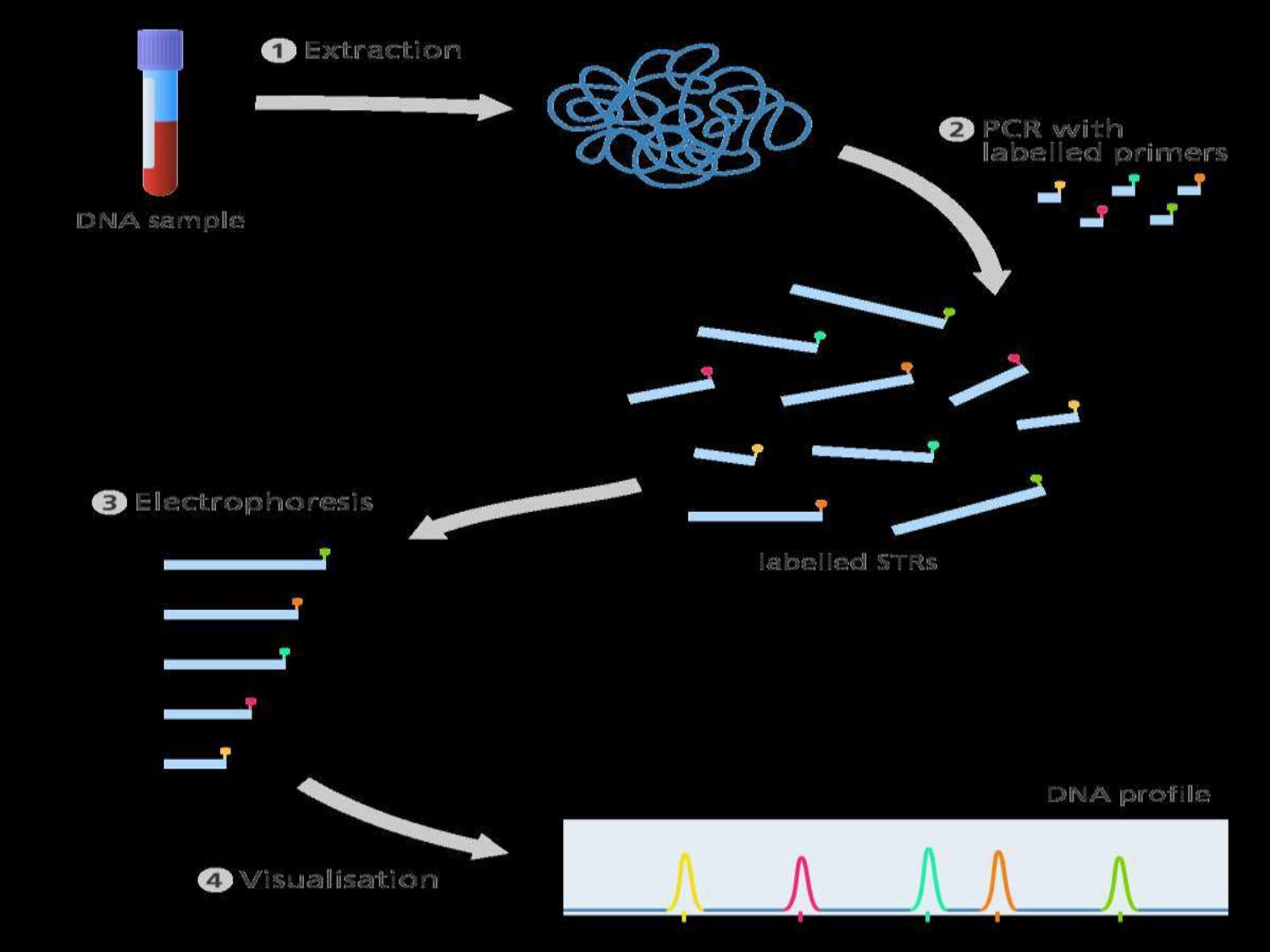For the amplification of STRs using PCR, a short synthetic DNA, called primers are specially designed to attach to a highly conserved common nonvariable region of DNA that flanks the variable region of the DNA.

By comparing the STR sequence size amplified by PCR with the other known samples, will give the final result of the DNA fingerprinting.

#### **Advantages**

Small amount of specimen is sufficient for the test. Takes a shorter time to complete. **E** Less costly.

## **Limitation**

**EXECUTE:** EXECUTATE than RFLP.

Possibility of amplification contamination.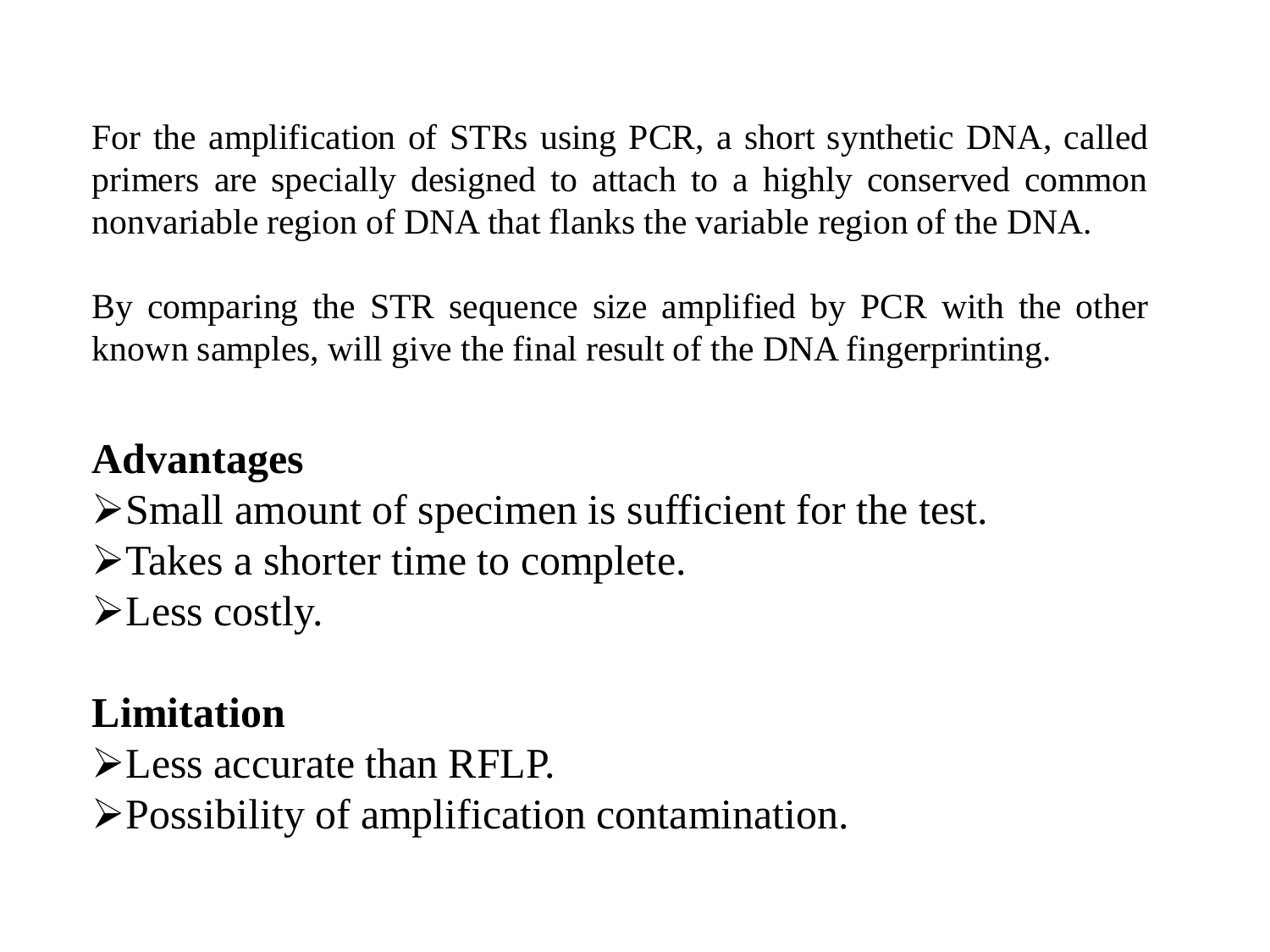## **Applications of DNA Fingerprinting**

•DNA Fingerprinting is used by scientists to distinguish between individuals of the same species using only samples of their DNA. It is a primary method for identifying an individual.

#### •**Forensic Science:**

Biological materials used for DNA profiling are: Blood, Hair, Saliva, Semen, Body tissue cells etc. DNA isolated from the evidence sample can be compared through VNTR (Variable number of tandem repeats) prototype. It is useful in solving crimes like murder and rape.

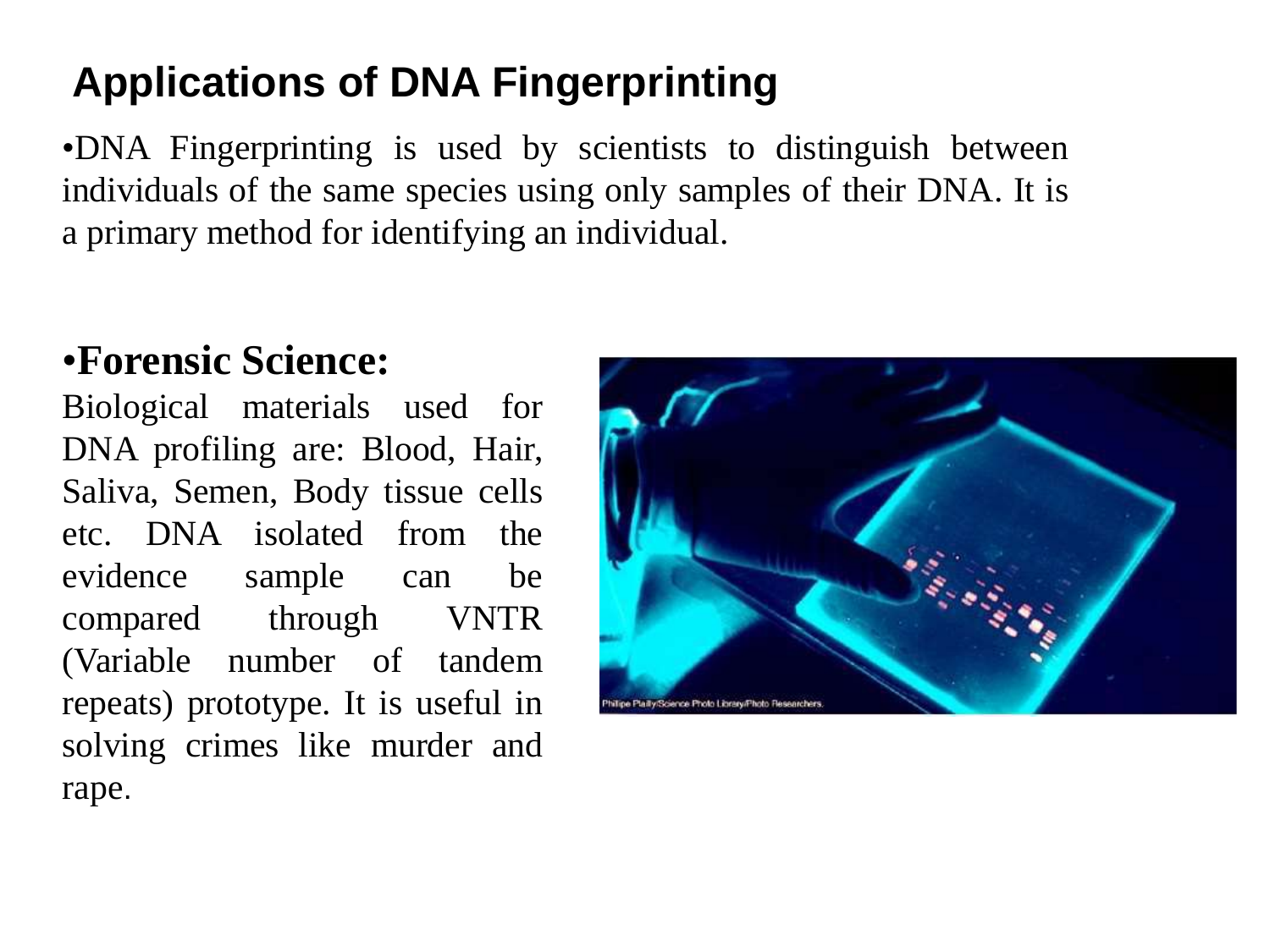#### •**Paternity and Maternity Determination:**

A Person accedes to his or her VNTRs from his or her parents. Parent-child VNTR prototype analysis has been used to solve disputed cases. This information can also be used in inheritance cases, immigration cases.

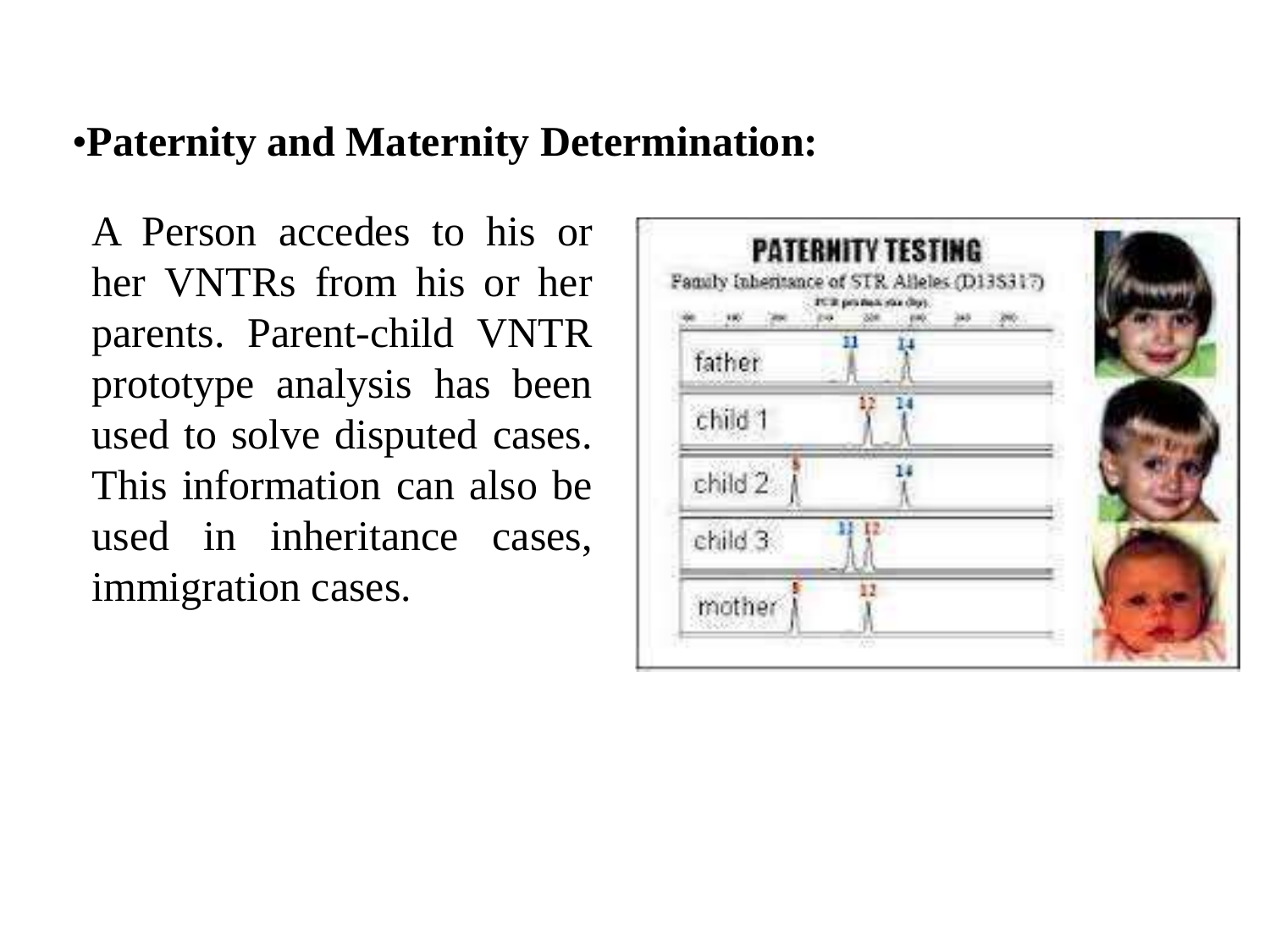#### •**Personal Identification:**

It utilizes the concept of using DNA fingerprints as a sort of genetic bar code to pinpoint individuals.

#### **PERSONAL IDENTIFICATION HOW IS DNA USED TO IDENTIFY INDIVIDUALS?**

- No individual is exactly like any other genetically, except for identical twins.
- Biology has used this fact to develop a powerful tool called DNA Fingerprinting for use in identifying individuals.
- DNA fingerprinting analyzes sections of DNA that may have little or no function but that vary widely from one individual to another.

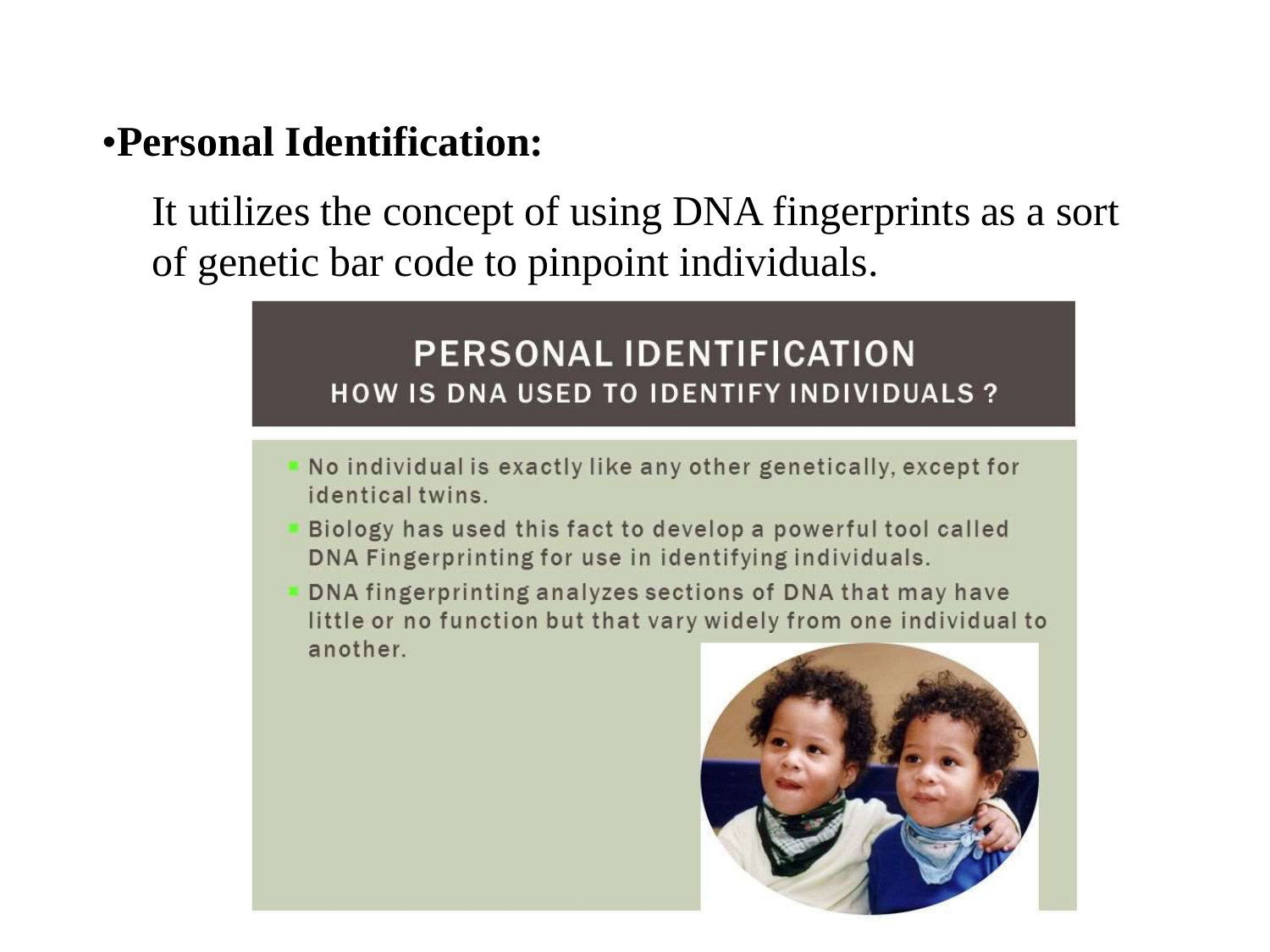#### •**Diagnosis of Inherited Disorders:**

It is also useful in diagnosing inherited disorders in both prenatal and newborn babies. These disorders may include cystic fibrosis, hemophilia, Huntington's disease, familial Alzheimer's, sickle cell anemia, thalassemia, and many others.

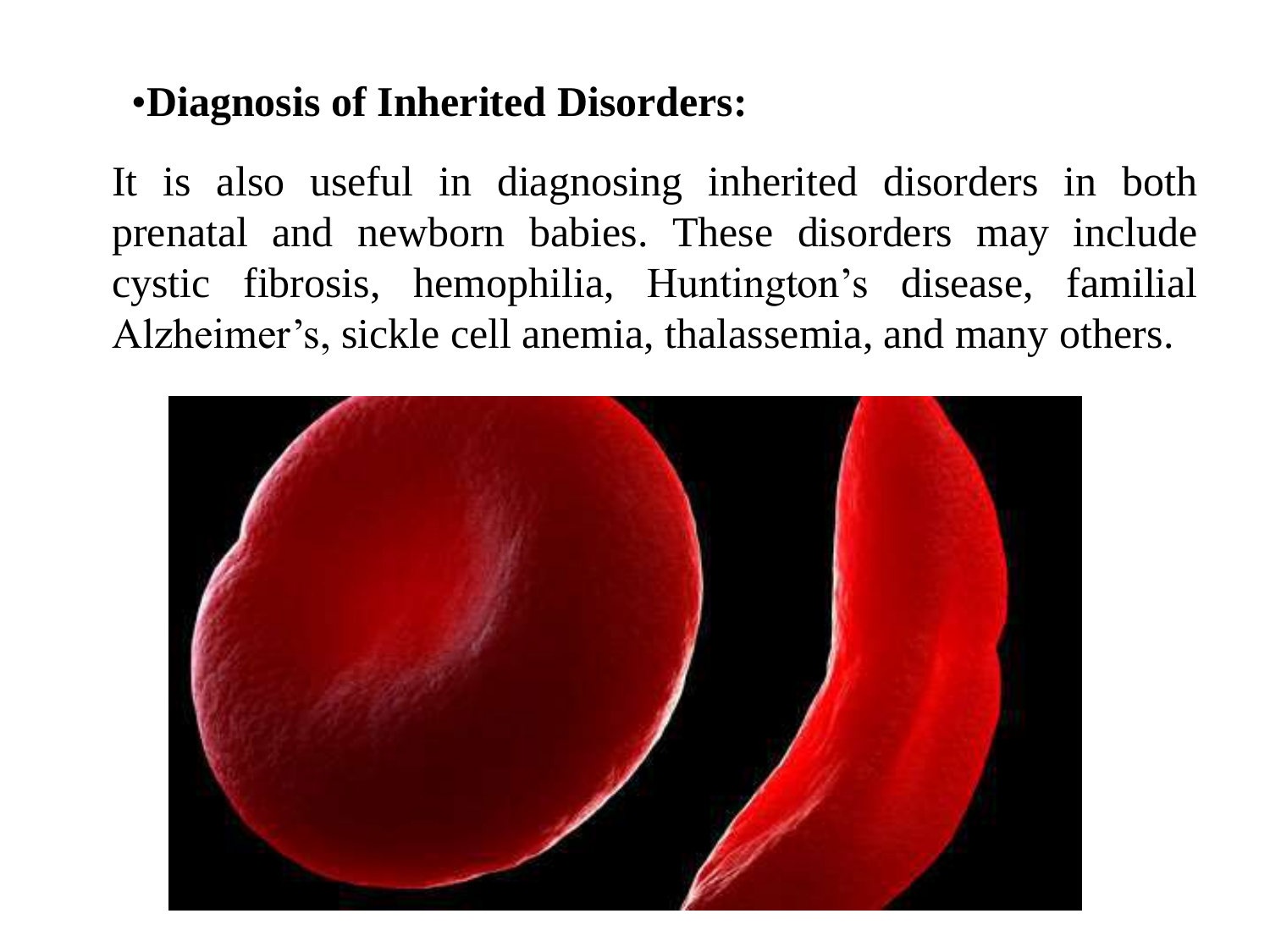#### •**Development of Cures for Inherited Disorders:**

By studying the DNA fingerprints of relatives who have a history of some particular disorder, DNA prototypes associated with the disease can be ascertained.

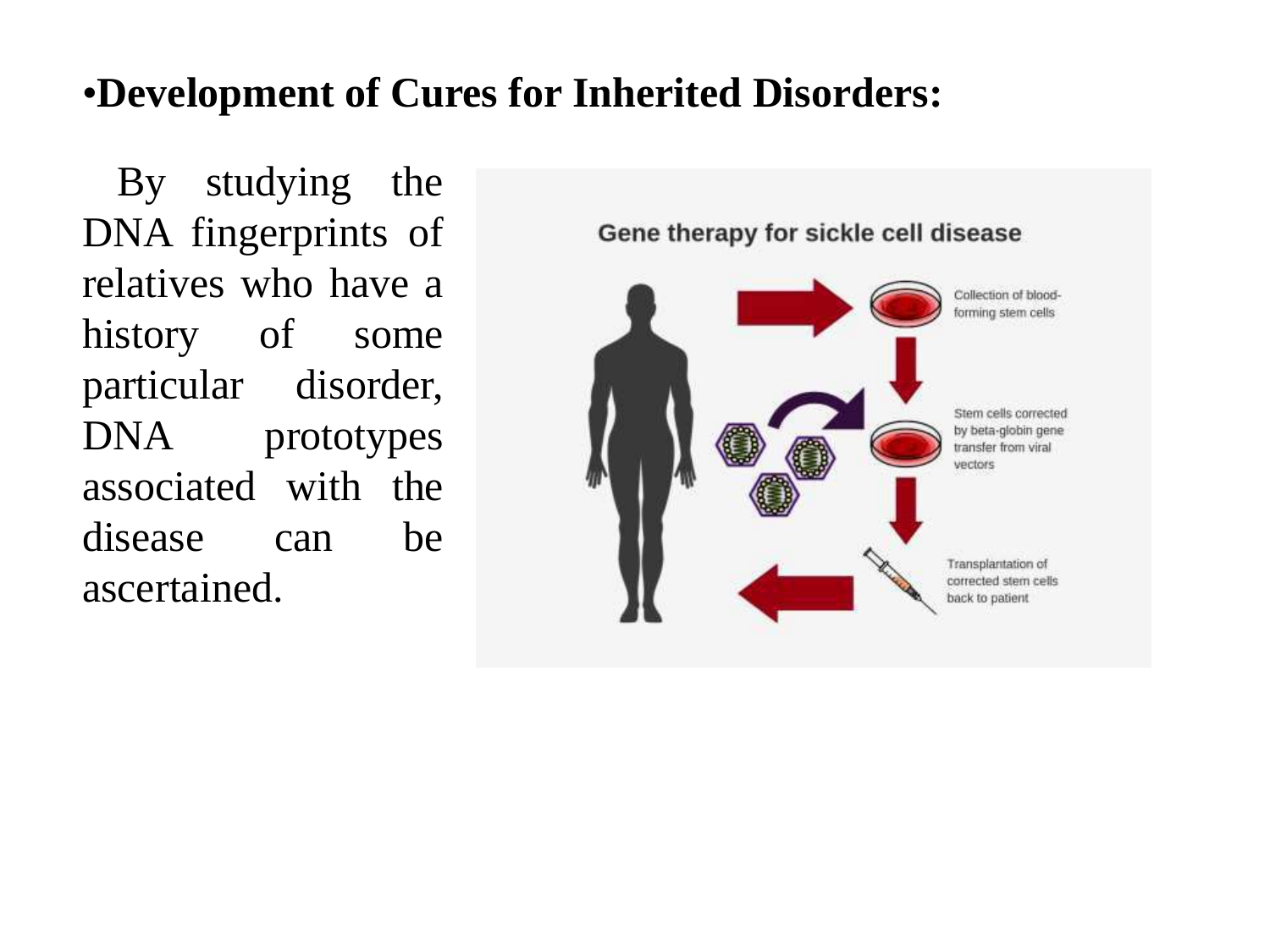#### •**Detection of AIDS:**

By comparing the band of HIV "RNA" (converted to DNA using RTPCR) with the bands form by the man's blood, person suffering with AIDS can be identified.



www.bigstock.com · 228494716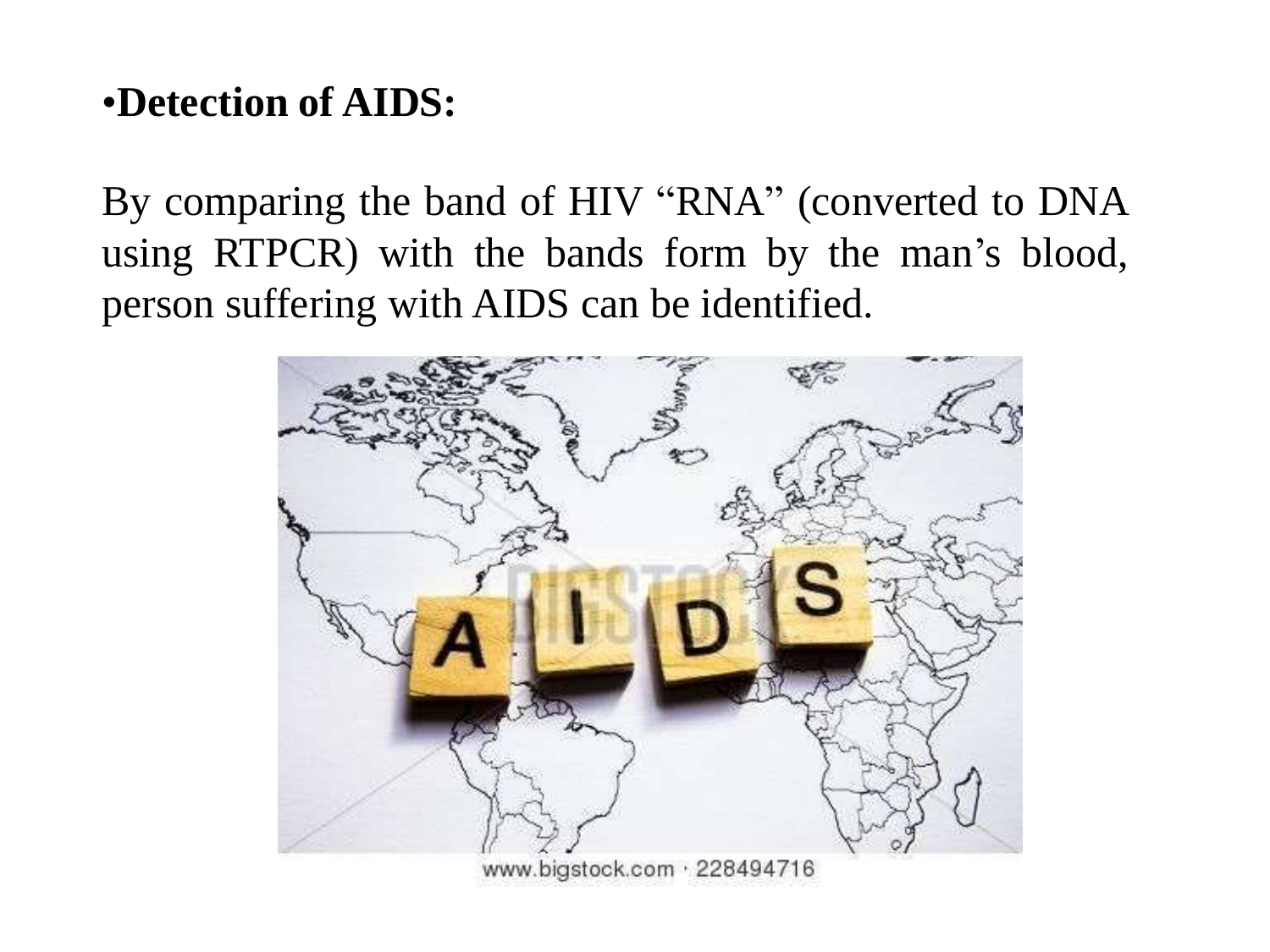#### •**Breeding Program:**

Breeders conventionally use the phenotype to evaluate the genotype of a plant or an animal.As it is difficult to make out homozygous or heterozygous dominance from appearance, the DNA fingerprinting allows a fastidious and precise determination of genotype. It is basically useful in breeding race horses and hunting dogs.

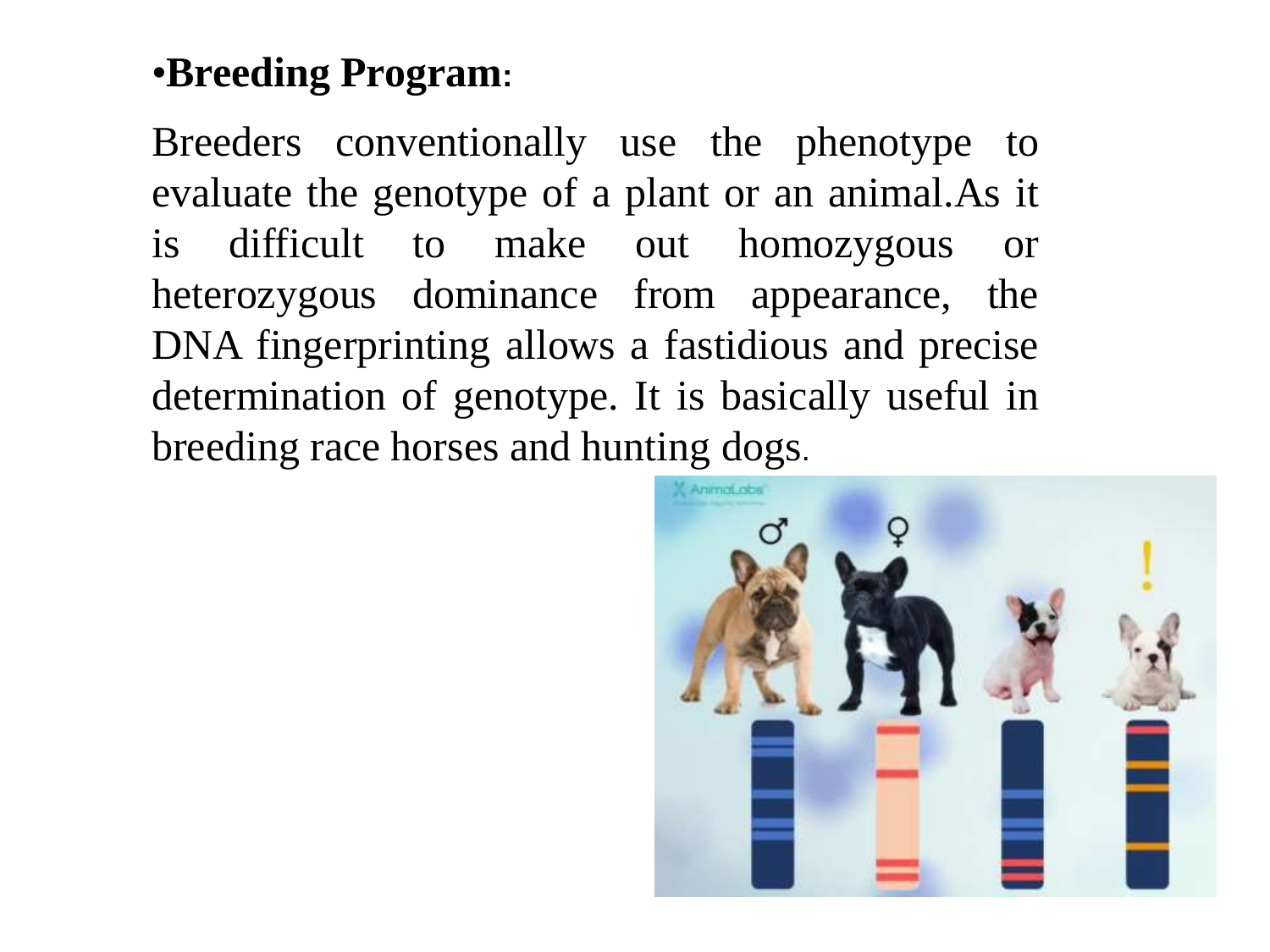#### **References**

•https://nptel.ac.in/courses/102103017/pdf/lecture%2038.pdf

•http://www.indiastudychannel.com/resources/155090-Theprinciples-techniques-application-DNA-fingerprinting.aspx

•https://www.biologyexams4u.com/2014/05/dna-fingerprintingprocedure.html#.W4QNuPkzbIU

•https://web.wpi.edu/Pubs/E-project/Available/E-project-011306- 130417/unrestricted/IQP.pdf

•http://www.yourarticlelibrary.com/dna/dna-fingerprintingprinciples-and-techniques-of-dna-fingerprinting/12211.